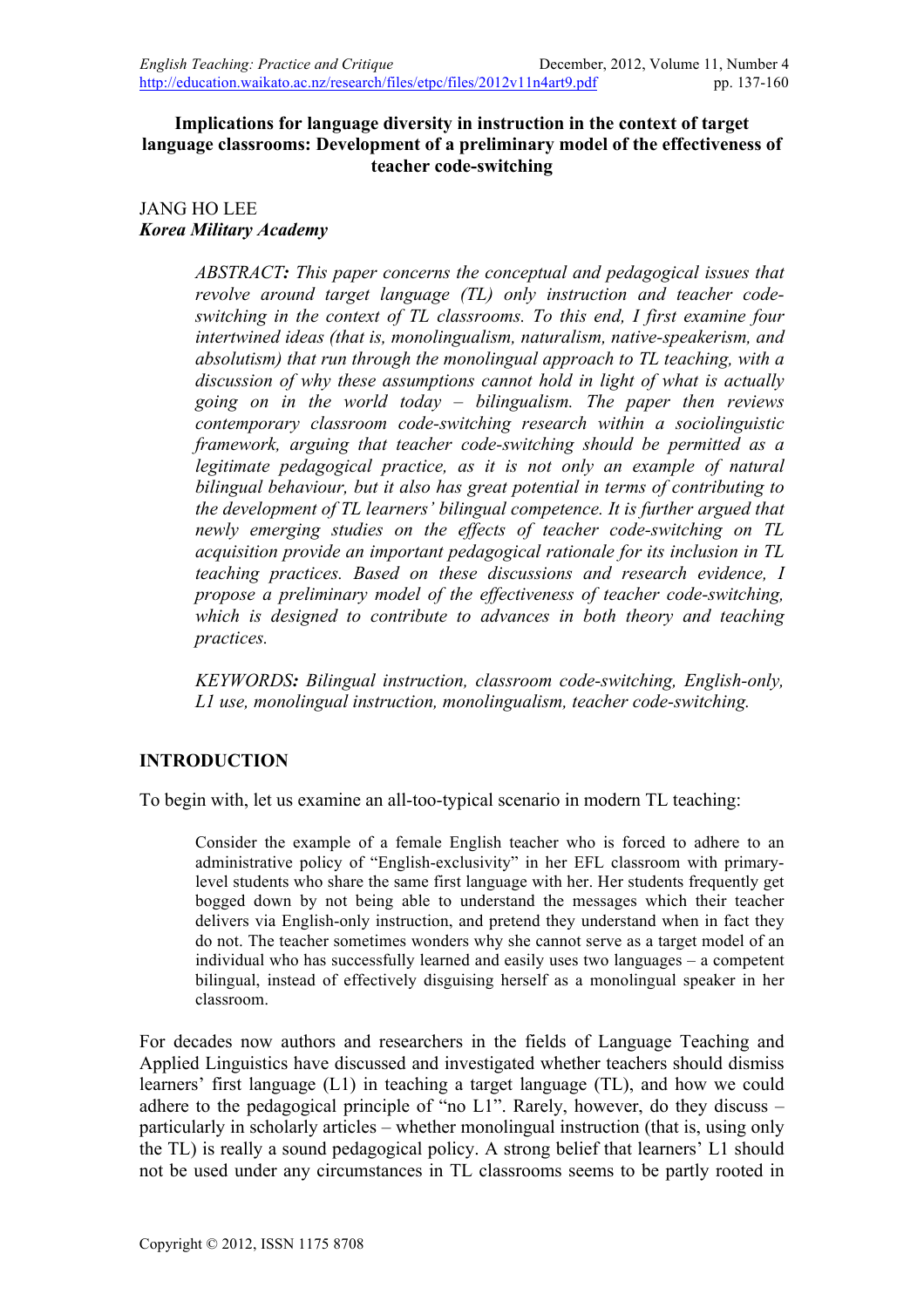the influential "interactionist" research tradition in which the acquisition of TL elements (in many cases the TL being English) has been claimed to be possible through the use of pre-modified TL input, interaction among participants in the TL, learners' TL comprehensible output, and teachers' negative feedback to learners' errors (for example, de la Fuente, 2002; Ellis & He, 1999; Ellis, Tanaka, & Yamazaki, 1994; Krashen, 1985; Mackey & Philp, 1998). An implicit premise in this research tradition is that TL input and interaction (frequently integrating output and teacher feedback) are necessary and sufficient elements of TL acquisition, and thus another language – learners'  $L1$  – is uncalled-for. Then, this idea leads directly to a pedagogical maxim that teachers should maximise the amount of TL input and interaction, and they should not use the L1 at all costs. However, this research branch may only partially describe complicated TL learning processes (particularly in light of a recent chaos/complexity theory perspective, as suggested by Larsen-Freeman, 2002), and as I will illustrate in this paper, a decision as to whether we should accept monolingual (or bilingual) instruction in TL teaching must take a multitude of factors into account. With this article, I hope to tease out some hitherto unacknowledged considerations and perspectives which may aid in supporting the aforementioned decision.

With this in mind, the purpose of this paper is two-fold. First, it aims to examine the justification of monolingual instruction in light of Guy Cook's (2010) recent work in which he sparks a renewed debate over the issue of using translation in language teaching and learning. While his argument is largely grounded on the matter of *translation* (which is not identical to the issue of teachers' L1 use in language teaching), I find his framework of "the four pillars of the monolingual approach" highly useful and relevant to the reassessment of this instructional type. The objective here is not to provide a complete and exhaustive agenda of criticisms levelled at monolingual instruction, but rather to generally dispel myths about the major impetuses for this instructional type and their legitimacy in view of contemporary empirical studies and academic discussions.

This discussion then sets the stage for exploring the justification for integrating learners' L1 into teachers' instruction in light of recent sociolinguistic and Second Language Acquisition (SLA) research that suggests a new direction towards bilingual methods of TL teaching. Throughout this discussion, I hope to illuminate the theoretical underpinnings of teachers' L1 use that have somehow been underestimated, and to contribute to a recent pendulum action that is swinging back to the revival of the bilingual approach. This paper will close with a call to researchers to establish an evidence-based protocol for teacher code-switching in TL classrooms, simultaneously proposing a preliminary model of the effectiveness of teacher codeswitching, with which researchers and teachers will explore the optimal uses of codeswitching. It should be noted that the term TL in this paper generally refers to English, unless otherwise specified.

## **THE FOUR PILLARS OF THE MONOLINGUAL APPROACH**

Cook (2010) contends that language teaching approaches that exclude or attempt to minimise learners' L1 are generally built upon four strongly-held, yet empirically untested assumptions: monolingualism, naturalism, native-speakerism and absolutism.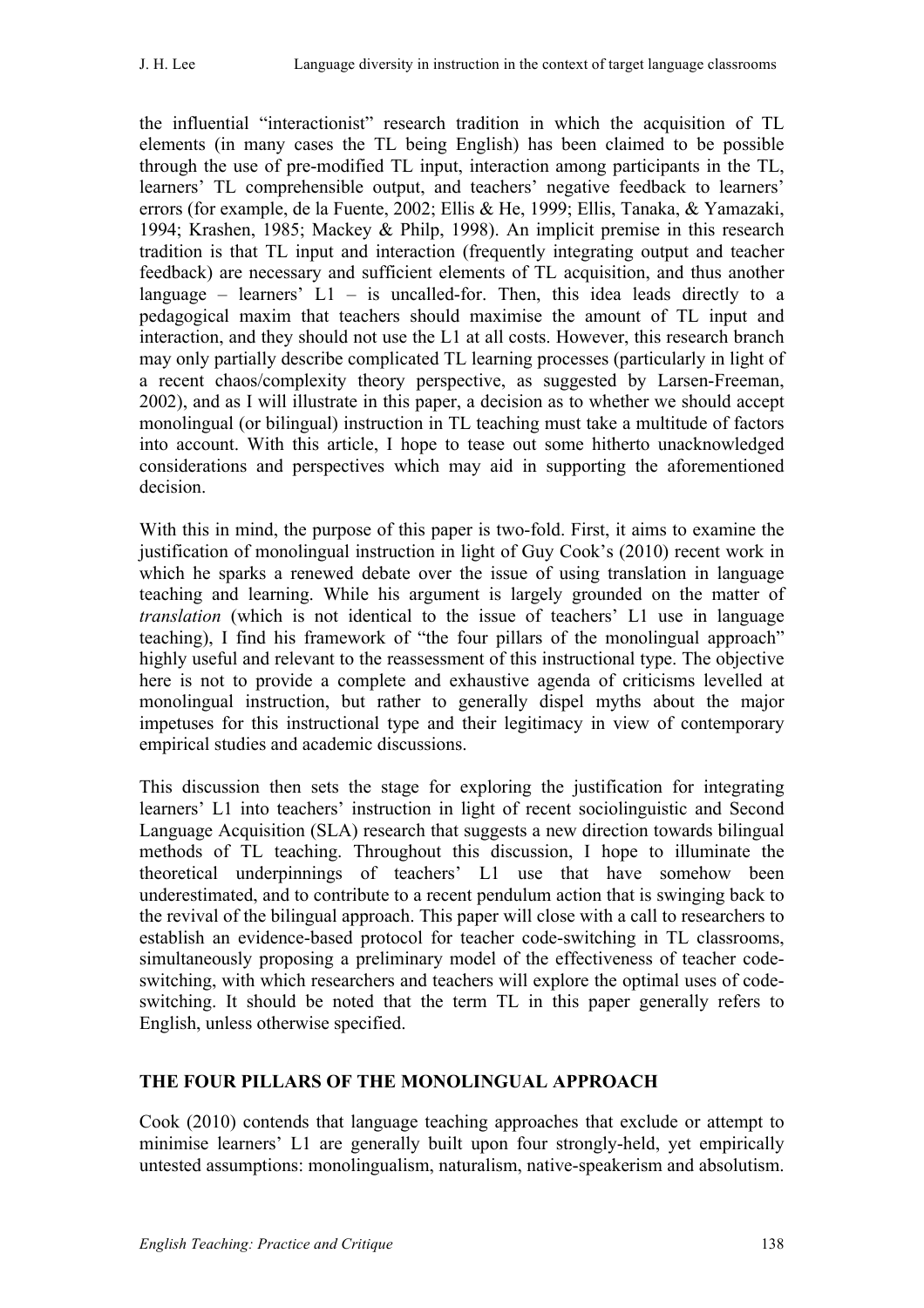In what follows, I will call into question the legitimacy of these assumptions, and evaluate each of them in order to speak out against monolingual teaching methods, as a basis for seeking a more ecological and effective teaching approach.

## **Monolingualism**

The first assumption, monolingualism, implies that languages other than the target one should be avoided in language teaching and learning processes at all costs. This simple assumption has been highly influential across a wide range of language teaching institutions and ministries of education around the world. Taking the Hong Kong EFL context as an example, the Curriculum Development Council (2004) dictates that "in all English lessons ... teachers should teach English through English" (p. 109), negating the idea of diversity in language of instruction, despite the fact that teachers and learners in this context speak the same mother tongue. In the case of the United States (ACTFL, 2010), aiming for a maximum amount of target language use on the part of teachers is encouraged on the grounds that more exposure to a target language will lead to a better learning outcome.

Some authors (Bamgbose, 2006; van Lier, 2006), however, have questioned the validity of such a simply drawn correlation between the amount of input and the learning outcome (and TL learners have reacted quite negatively against this instructional mode in general, see *Absolutism* below); the equation of "more input, better learning outcomes" is too simplistic and ignorant of complicated TL learning processes. Interestingly, monolingualism has rarely been challenged in the Second Language Acquisition (SLA) community, and the interactionist research – one of the mainstream branches that flourished in the 1980s and 1990s – has capitalised on this assumption in explaining the SLA phenomenon. The authors in this research tradition (for example, Krashen, 1985; Mackey, 2007) rarely resort to the concept of learners' L1 in their research designs and argumentations, but rather emphasise the roles of input, output, and interaction as the driving forces of SLA.

That said, how has the ideology of monolingualism been incorporated into TL teaching practices? According to a summary of TL teaching methods since the 1900s by Cook (2010), major directions in TL teaching are divisible into three distinct periods, namely the Grammar Translation Method (GTM) era, the first revolution of *focus on form*, and the second revolution of *focus on meaning*. Unlike the GTM, which makes explicit use of translation and the L1 in its pedagogy, teaching methods in the first revolution imposed a strict ban on using learners' L1, and indeed some of them (for example, the Direct Method) gained their popularity specifically due to their direct promotion of excluding the L1 as a major guiding principle. Teaching methods in this era quickly fell into disfavour, partly due to the academic movement away from branches of studies that supported these methods (for example, behaviourism from psychology and the audio-lingual method), and partly because they put too much emphasis on the structure (form) of the language. The 1970s saw a groundswell of opinion among sociolinguists and teaching practitioners that language teaching should be oriented towards "meaning" and the "communicative" aspect of the language. This movement was mainly driven by Dell Hymes' (1972) notion of communicative competence and Stephen Krashen's comprehensible input hypothesis (1985), both of which have made significant contributions to the growth of modern language teaching methods. A common thread uniting the methods in this era lay in its focus on the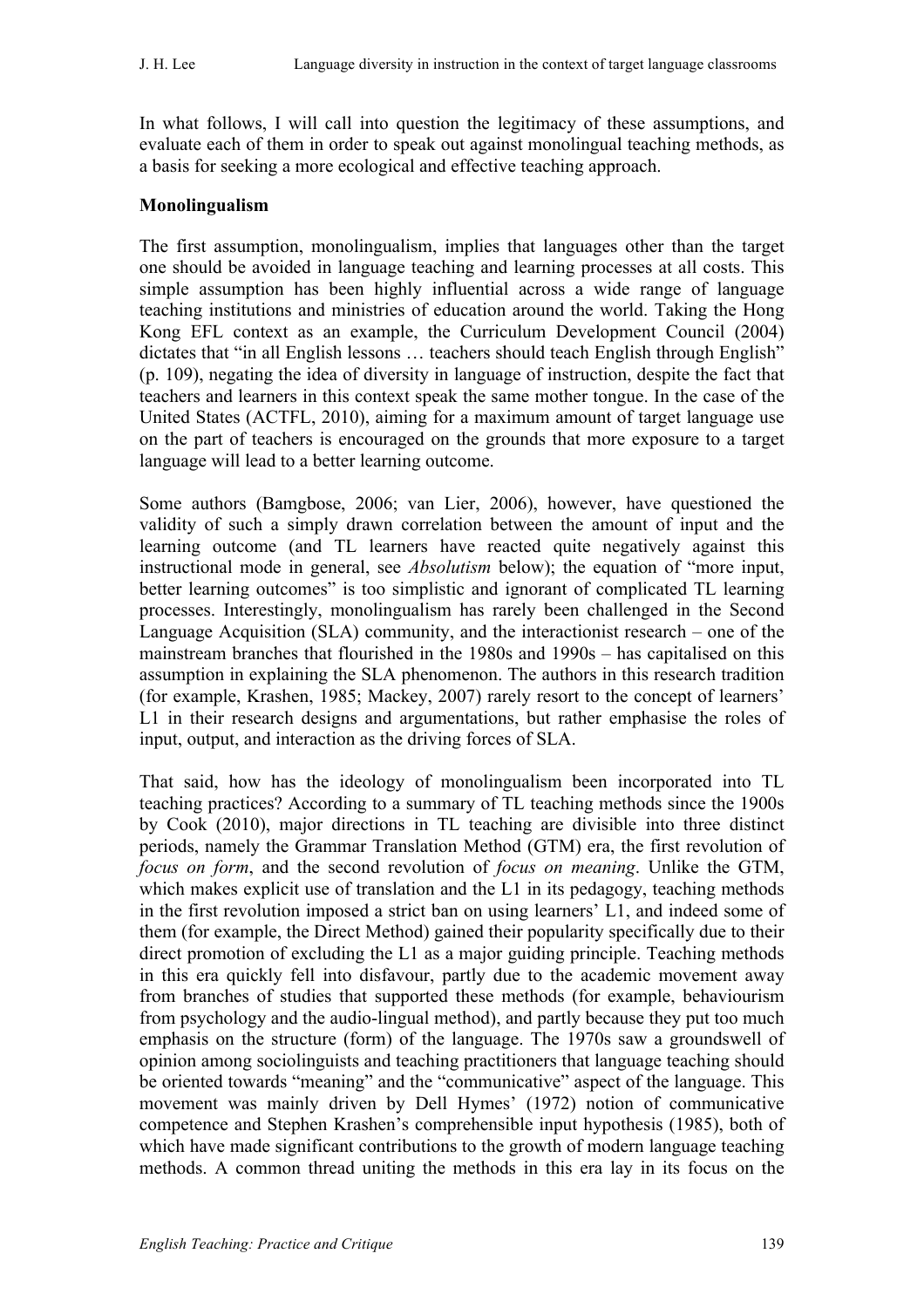value of authentic communication, its detachment from form-oriented language teaching, and most interestingly its *tacit* approval of monolingualism.

The so-called communicative approach (Celce-Murcia, 2001) has been responsible for distributing a type of pedagogy conducive to enhancing learners' communicative competence, which has been "the broad eventual target" in language teaching since the second revolution mentioned above (Mitchell  $&$  Myles, 2004). Teaching methods under this branch have been praised for taking a sizable step in the direction of enhancing learners' ability to "communicate" by drawing on activities that reflect real-life communication, and for stepping away from a structure-based curriculum. Whether learners' L1 deserves any place in TL classrooms has, however, hardly ever been discussed. On this issue, Vivian Cook (2001) points out that in the existing discussions of the communicative approach, "the only times that the L1 is mentioned is when advice is given on how to minimise its use" (p. 404). Monolingualism, thus, has been lurking behind the arguments of the advocates of the communicative approach, as if the role and effectiveness of the L1 do not even merit any serious consideration. Swan (1985) is one of those few in the English Language Teaching (ELT) enterprise who explicitly criticise monolingualism and link it to the communicative approach, stating that "Communicative methodology stresses the English-only approach to presentation and practice that is such a prominent feature of the British EFL tradition" and this goes against nature because "[it] is a matter of common experience that the mother tongue plays an important part in learning a foreign language" (p. 85). It is interesting to note that the rise of the communicative approach coincided with the heyday of the interactionist research tradition, with the importance of TL interaction and communicative skills being a shared concern of this approach and research.

One may now assume that monolingualism, the main thrust of monolingual teaching methods, may not be so fallacious *per se*, if it is originally (and only) meant to increase the amount of exposure to target language input and subsequently to contribute to one's language proficiency. In light of Cook's work (2010) and other recent work, I would like to suggest otherwise. Monolingualism inevitably advances other untested and somewhat problematic assumptions, to which we turn next.

## **Naturalism**

As its name suggests, naturalism proposes that TL learners will come to terms with TL learning in a manner similar to infants who "naturally" pick up their mother tongues under "natural" (as opposed to formal and instructional) environments. It follows, then, that the inner state and learning milieu of TL learners would be more or less similar to those of children who learn their L1. How this assumption has become so entrenched in language teaching and SLA communities without being investigated is somehow mysterious, but I shall draw on some evidence below to suggest that its veracity needs to be reassessed.

Widdowson (2003) points to a fundamental error in applying naturalism to SLA mechanisms. That is, except for those simultaneous bilingual children who learn two languages from bilingual parents from birth and onwards, most TL learners are *bound* to go through the stages of what psycholinguists refer to as "compound bilingualisation" (Weinreich, 1968), meaning that the addition of the TL to the L1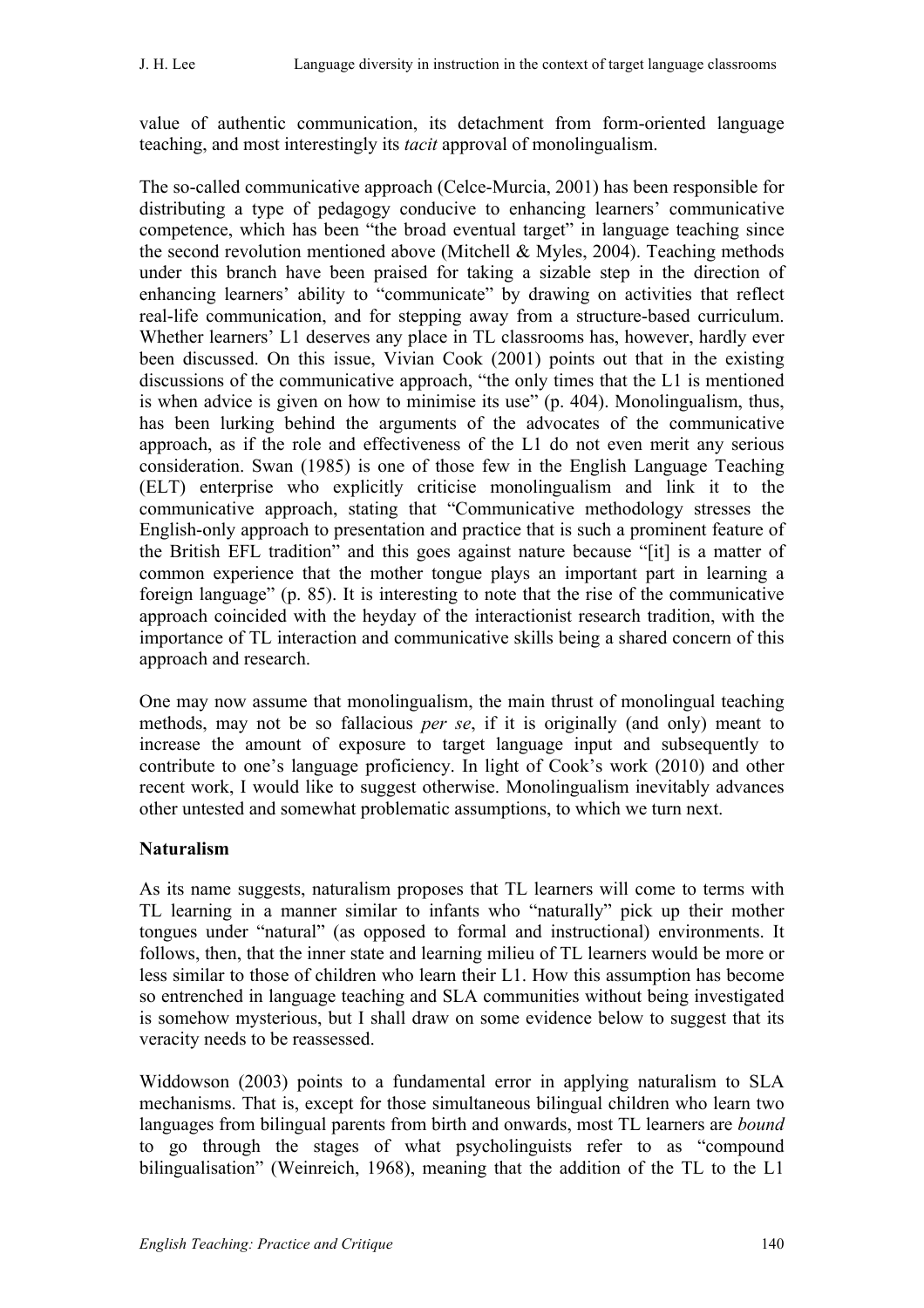will create some complex interlanguage phenomena (Selinker, 1972). This interim stage appears to be a natural one, and a great deal of psycholinguistic research has provided evidence that two languages make constant interaction in the linguistic domains of syntax (Dussias, 2003; Dussias & Sagarra, 2007) and lexicon (Jared & Kroll, 2001; Van Hell & Dijkstra, 2002) at least. And rarely is either language of a bilingual person totally deactivated (or switched off), even when he or she opts for the monolingual speaking mode (Grosjean, 2010; Hoshino & Thierry, 2011). It is beyond the scope of this paper to provide a comprehensive review of this research tradition, but it suffices to mention here that research evidence points to the inseparable nature of, and constant interaction between the L1 and TL linguistic systems.

According to Widdowson (2003), what learners are supposed to go through with "a monolingual pedagogy" in language classroom, however, is closer to "coordinate bilingualisation" in which L1 and TL linguistic systems are held to be neither interfering with each other nor fusing into one single system. He further claims that monolingual teaching is strongly geared towards developing coordinate bilingualism, but most language learners will experience otherwise internally (that is, compound bilingualism) when learning the TL. This argumentation harmonises with the notion of multi-competence – the term coined by Cook (1992), through which he visualizes his idea of a fused L1 and TL system. He goes so far as to claim that a TL learner's linguistic system is so unique that it resembles neither that of his/her L1 countrymen nor that of native speakers of the TL. Both authors are fervent advocates of integrating learners' L1 into TL teaching, which, according to their point of view, is a more ecological and effective way of learning another language.

Other researchers like Robert Bley-Vroman (1989) attempt to grapple with the difficulty in explaining the reason why adults do not acquire their TL in the same manner as youngsters who learn their L1 by pointing to some differences in cognitive modules between the two populations. This is succinctly summarised in his words as follows:

These general characteristics of foreign language learning tend to lead to the conclusions that the domain-specific language acquisition system of children ceases to operate in adults, and in addition, that foreign language acquisition resembles general adult learning in fields for which no domain-specific learning system is believed to exist (1989, p. 49).

Apart from the cessation of the language-specific module, having mastered one's native language is another noticeable difference that sets adult TL learners apart from youngsters. Bley-Vroman, though acknowledging that adult TL learners would make some linguistic errors due to differences between the L1 and TL, suggests that the L1 can also be a useful learning resource that may serve as a "surrogate" for the lack of the aforementioned language-specific module that is only accessible to those under a certain age. There is a complex interaction between the L1 and TL by which the interlanguage system in TL learners' minds is being constantly restructured, via their hypothesis-making with regards to the TL system in view of the L1 knowledge at their disposal. This then lends support to the arguments made by Widdowson and Cook that coordinate bilingualism is unlikely to materialise, and naturalism is not supported well when it comes to SLA.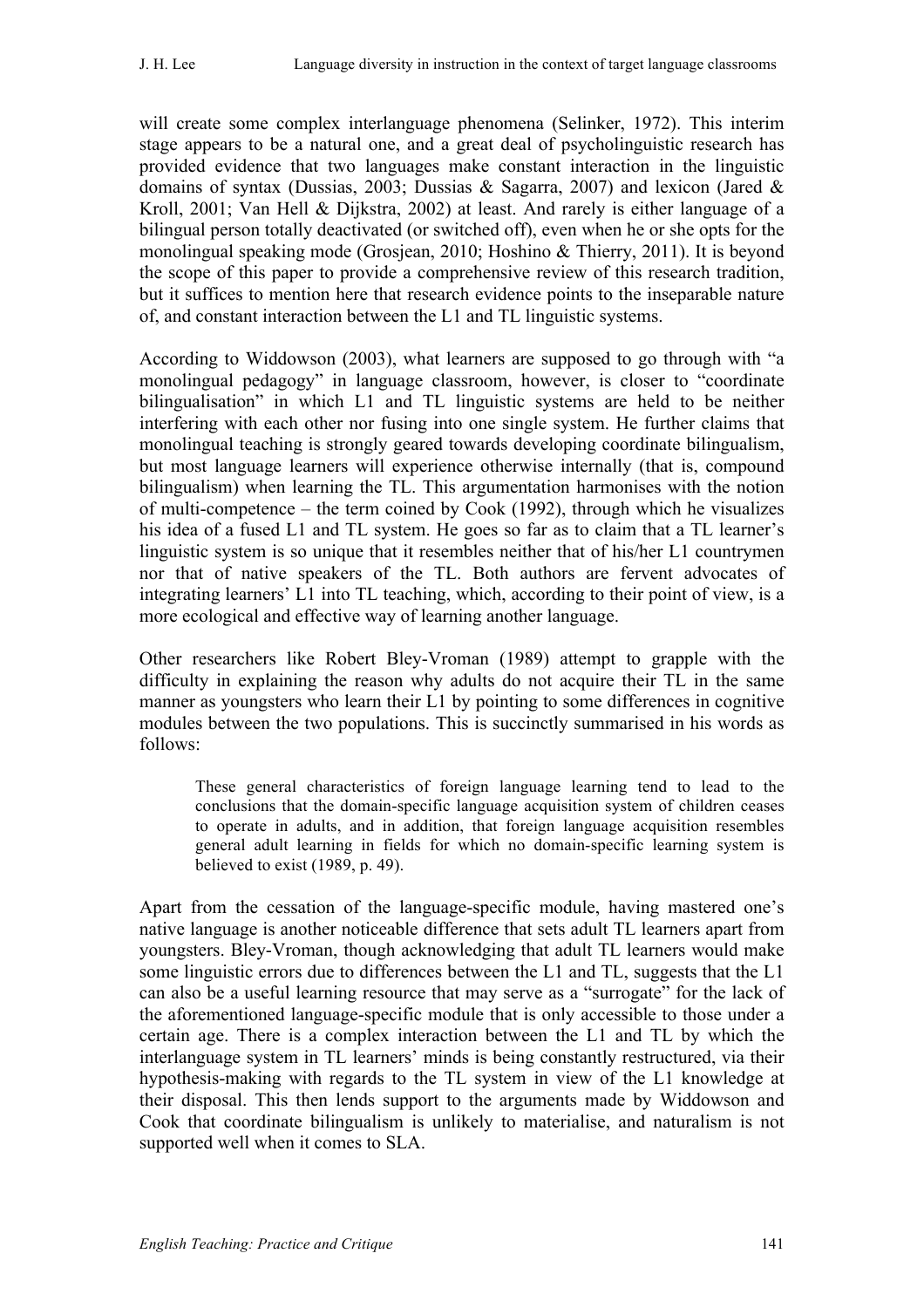TL-only instruction, as hinted above, promotes coordinate bilingualism and naturalism, as it aims to create a learning environment that resembles that of L1 acquisition. Although some (for example, Chambers, 1991; Krashen & Terrell, 1988; Macdonald, 1993) have argued for the use of exclusive or near-exclusive TL instruction based on arguments that match with monolingualism and naturalism, a discussion on whether it would have a negative bearing on TL learners is missing.

## **Native-speakerism**

While naturalism is largely concerned with inner stages of learners' minds, nativespeakerism – another problematic assumption inherent in the monolingual approach – has more to do with sociolinguistic issues. Holliday (2005) attempts to anatomise this complex concept by drawing on the recent literature in the fields of TESOL (Teaching English to Speakers of Other Languages), and EIL (English as an International Language). Native-speakerism, according to his view, advances the dichotomous view that separates native speaker teachers from their non-native counterparts. In a world where native-speakerism runs through the English-teaching business, the "native speaker" of English (who speaks the English variety of English-speaking countries) is the norm, target model, and an ideal English teacher. According to this view, English learners should set a native-speaker-like fluency as their ultimate goal (and attempt to approach native speaker standards), and subsequently native speakers from these countries are better entitled to teach English than other non-native teachers of English. It is not difficult to understand that monolingualism and native-speakerism are strongly connected, as a native-speaker teacher is likely to almost exclusively rely on TL-only instruction given lack of any knowledge of learners' L1 (unless one makes some effort to acquire learners' languages for personal interests or teaching purposes).

This assumption is problematic on several levels, but to begin with, it brings about inequality among TESOL professionals. This is partially related to a negative connotation attached to the "non" element of the term "non-native speaker (teacher)" (Holliday, 2005), which "usually signifies a disadvantage or deficit" (p. 4). On similar grounds, Jenkins (2000) claims that: "The perpetuation of the native/non-native dichotomy causes negative perceptions and self-perceptions of 'non-native' teachers and a lack of confidence in and of 'non-native' theory builders" (p. 9). It can be then postulated that this lack of confidence in non-native theorists, who presumably can give a much better insight into the bilingual approach, has resulted in a lack of discussion on the value of teacher code-switching and other bilingual resources, though a growing number of English as a second language theorists are raising their voices on this issue in the academic community today (for example, Canagarajah, 1999a; Medgyes, 1994). Meanwhile, the emotional and practical burden of trying to approach as closely as possible the native speaker norm presses down on both nonnative teachers and learners alike (Kramsch, 1993). The problem here has to do, not so much with having an unrealistic goal, but rather with the issue that the native speaker norm has not been set out purely on pedagogical grounds.

Phillipson's *linguistic imperialism* thesis (1992) is a rare piece of work that attacks several of the ideas relating to native-speakerism head-on, criticising it as a hidden agenda of major institutions in the English-speaking West in an attempt to maintain the status quo of political power around the world by capitalising on the potential of English as a lingua franca. That is, they disseminate the thought that native speaker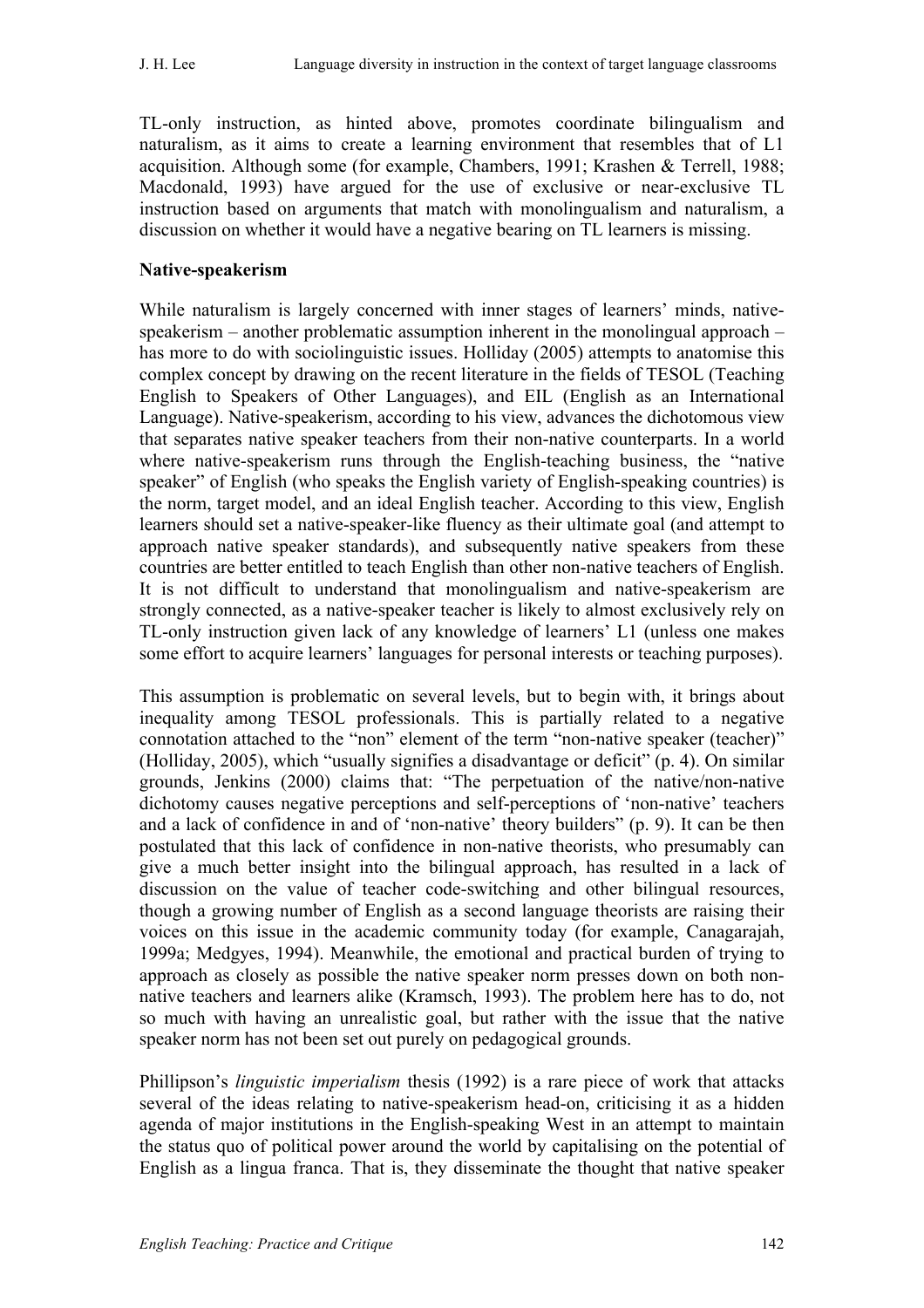teachers of English are ideal teachers of English (with their English variety being the norm), and thus they are entitled to control the way English should be taught, "based on the assumption that 'native speakers' of English have a special claim to the language itself, that it is essentially their property" (Holliday, 2005, p. 8). Although some may attack this idea for being too melodramatic to be taken at face value, there is indeed some evidence to suggest that native speaker teachers of English stay ahead of the game in the EFL and ESL job market by virtue of their nationality (Thomas, 1999).

Another problematic idea that emerges from native-speakerism is the "essentialist view of non-Western culture" (Holliday, 2005), in which non-native speaker students from diverse backgrounds are generalised to have rather similar learner attributes. In Sleeter's (2011) view, "*Essentialising* culture means assuming a fairly fixed and homogeneous conception of the culture of a minoritised group, with an assumption that students who are members of that group identify with that conception of who they are" (p. 14). Here they are often collectively considered as *A Generalised Other* in contrast to the *Unproblematic Self* – a group of native speakers of English themselves. *A Generalised Other* is a rather condescending term, because it does not take cultural characteristics of each population of learners into consideration, and yet worse, it is "constructed as opposite to the familiar, with often falsely attributed negative or exotic characteristics which are opposite to the positive characteristics of the Self" (Holliday, 2005, p. 19). For example, it is all too easy for TESOL practitioners to assume that ethnic Chinese learners under Confucian influence put high value on silence and group orientation in academic lectures (Flowerdew & Miller, 1995) or that the communication styles of Japanese learners are characterised as consensus and self-restraint (Miller, 1995). Surely, there is nothing wrong with remaining taciturn or making oneself stand out less during group work, but it is through the influence of the aforementioned essentialist view that these characteristics are often deemed "problematic" and "inferior" to the eyes of native speakers of English (Holliday, 2005). It is not surprising that learners' mother tongues are projected negatively within this essentialist perspective, as they belong to the idiosyncratic characteristics of a particular group.

Given that the essentialist view is deeply ingrained in those who take the helm in ELT pedagogy, it is not difficult to see how the "one-size-fits-all" approach to ELT (be it monolingual instruction or the culturally monolithic approach) has reigned over other bilingual/multilingual or localised teaching methods. Indeed, the danger of applying a single approach wholesale has been identified as a problem by some authors and researchers in the ELT field. In the US context, Sleeter (2011) claims that it is the movement towards neoliberalism in the last decades that has resulted in school reform driven by market competition, and that has pushed other bilingual and more culturally responsive pedagogies to the edge. While pointing to a dearth of research on culturally responsive pedagogy as the reasons for its marginalisation, she argues that "elite and white fear of losing national and global hegemony" may also have enforced a blockade against its rise in educational contexts (p. 12). The "one-size-fits-all" approach has also been claimed to cause immense harm to local non-native teachers of English, by "prevent[ing] them from developing their expertise in ways relevant to their local community needs, apart from forcing them to be obsessed with native-like pronunciation or other narrow linguistic proprieties" (Canagarajah, 1999b, p. 84). This is rather unfortunate, partly because a pursuit of the phonology of one particular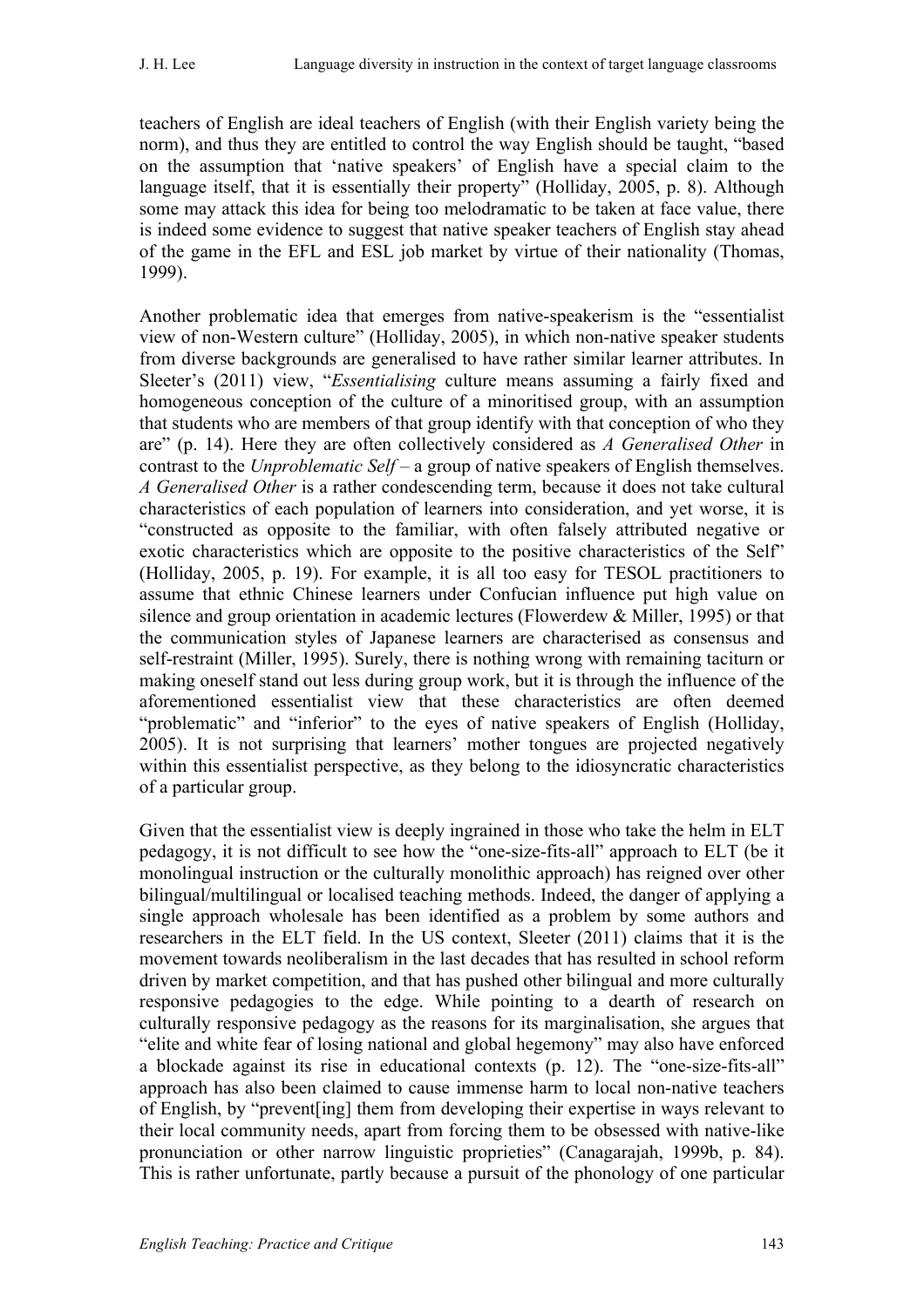English variety is no longer considered appropriate in light of the phenomenon called *English as a Lingua Franca* (ELF), through which speakers from different L1s with different pronunciation features communicate with each other (Jenkins, 2000). Within the ELF framework, a major focus does not rest on how to approximate one's pronunciation as closely as possible to that of native speakers of English, but on whether English can serve as a medium of communication on an international level.

As discussed above, naturalism and native-speakerism intersect with several negative consequences for learners' processing mechanisms and the status of non-native teachers. It further raises the untested view that monolingual instruction takes precedence over instruction that integrates learners' L1. Fortunately, researchers in the areas of ELT and Applied Linguistics have started to call into question the effectiveness of monolingual teaching methods and several assumptions that tag along with them: the swing of the pendulum has recently shifted towards re-examination of learners' L1 as a useful resource and of the value of non-native-speaker teachers. The implication of this research movement will be discussed in what follows in reference to absolutism – the fourth pillar of the monolingual approach.

## **Absolutism**

Cook (2010) introduces this last assumption as the inherent confidence in monolingualism that abandoning learners' L1 in teaching and learning processes would be indisputably superior to not doing so. He goes on to note that "the superiority and popularity of Direct Method [referring to all TL-only teaching methods in his argumentation] has remained largely immune from investigation until recently" (p. 9). One of the core guiding principles of the direct method (and its variations) that teachers are advised to follow is to maximise their use of the target language (for example, Halliwell & Jones, 1991; Krashen & Terrell, 1988; Macdonald, 1993), and if possible to create a TL-exclusive environment. That said, the proponents of the monolingual method align themselves with what Macaro (2001) identifies as the Virtual or Maximal position:

- 1. *The Virtual Position:* The classroom is like the target country. Therefore we should aim at total exclusion of the L1. There is no pedagogical value in L1 use. The L1 can be excluded from the FL [foreign language] classroom as long as the teacher is skilled enough.
- 2. *The Maximal Position:* There is no pedagogical value in L1 use. However, perfect teaching and learning conditions do not exist and therefore teachers have to resort to the L1 (p. 535).

In contrast to these two positions, he adds the "Optimal Position" – one that he advocates – in which a variety of ways to incorporate learners' L1 into TL instruction are considered and explored. The monolingual approach and virtual (maximal) position, in his opinion, should not be blindly endorsed before being demonstrated as more effective than the bilingual approach. Though not abundant, some recent studies in the field of SLA have lent more weight to the Optimal Position, part of which we will briefly review below.

Second language (L2) vocabulary acquisition research is arguably one of the most promising areas that have paved alternative routes to monolingual methods, by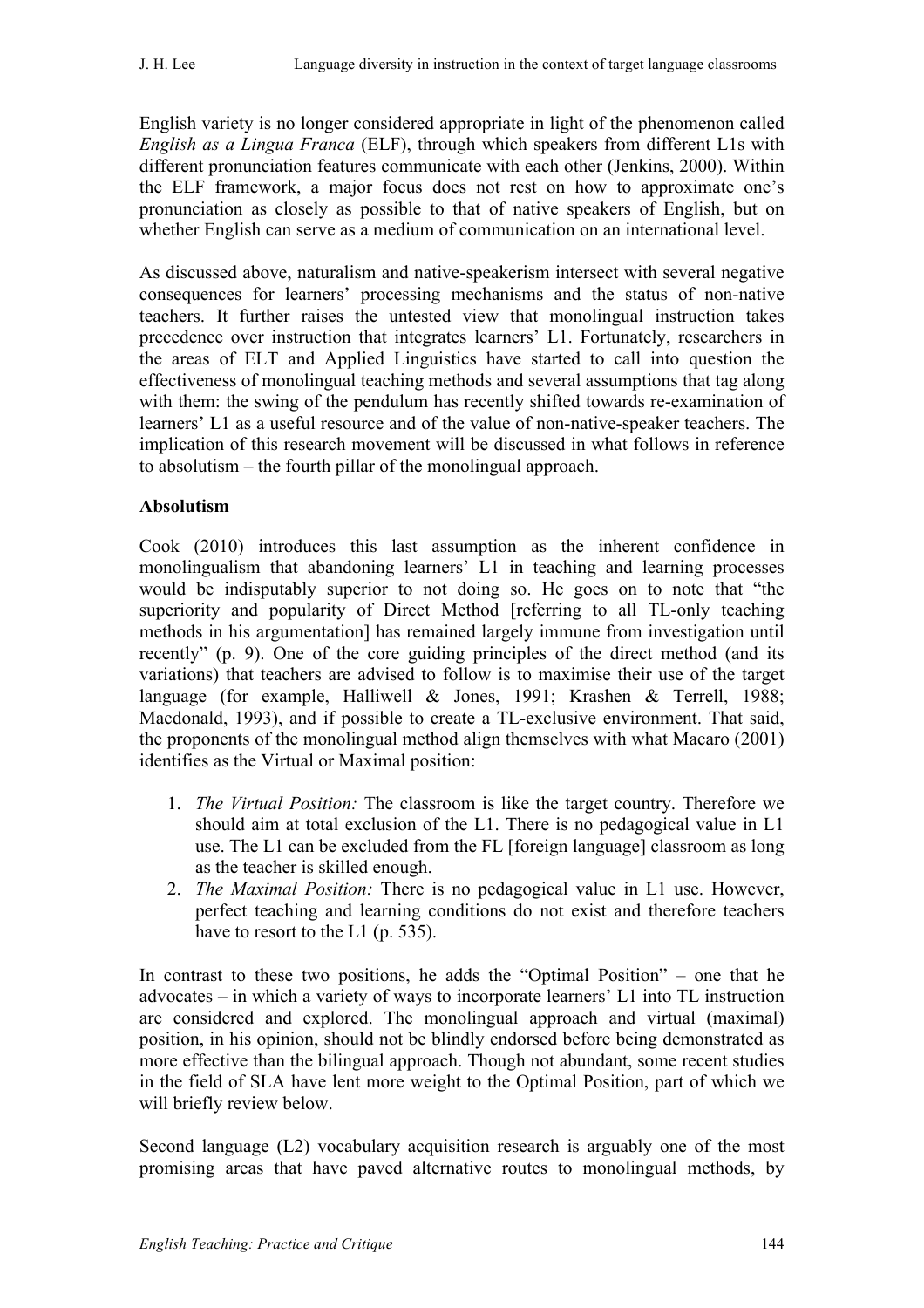examining the effectiveness of drawing on learners' L1 as a pedagogical resource. Among various sub-branches of this research tradition is the comparison of the relative effects of L1 and L2 glossing on L2 vocabulary acquisition when reading L2 texts. While the findings are not conclusive (presumably due to different research designs), we do find a fair number of studies showing that L1 glossing is more effective than L2 glossing. Oskarsson's early study (1975) compared the relative effects of bilingual and monolingual glossaries on English vocabulary acquisition. Bilingual glossaries (Swedish in the study) were found to be more effective for the participants in the post-tests. Laufer and Shmueli (1997) examined the effects of L1 and L2 glosses in a more complex design, by including glosses with varying amounts of context when presenting L2 words, ranging from: 1) no context (that is only lists of words); 2) sentence context; 3) a normal text; and 4) an elaborated text. The study demonstrated that L1 glosses were consistently more effective, regardless of the length of the context. Laufer and Shmueli attributed the advantage of L1 glosses to their familiarity and explicitness that attracts learners' attention to a maximum degree. Their argument is parallel to that of Widdowson (2003), who suggests that "such explicit reference [to one's L1] would have the additional advantage of making formal features of the second language meaningful and noticeable at the same time" (p. 153). A more recent study conducted by Miyasako (2002) points to the differential effects of monolingual and bilingual glosses on L2 learners with varying proficiency levels, with the monolingual and bilingual glosses respectively being more effective for higher- and lower-level learners. These findings are highly encouraging for the proponents of the Optimal Position (Cook, 2001; Macaro, 2009), yet need to be treated as preliminary, owing to the rather small sample sizes.

Another problematic assumption that comes along with absolutism is that L2 learners are in favour of monolingual instruction. It is noteworthy that investigating learners' perspectives on language learning, let alone their preference for pedagogical instruction, has only recently been starting to capture the attention of L2 researchers. A limited number of recent studies on this issue, however, have to date released nearly unanimous findings against what absolutism claims. As one of the earliest attempts that directly addressed this issue, Macaro (1997) sampled English pupils at the secondary level and examined their attitudes towards teachers' language use, and found that only a minority were positive about dealing with a large amount of TL input (and saw the frequent use of the L1 as "an easy way out"), while a majority of the learners were rather worried about not being able to understand what was being spoken and taught. The students, however, on the whole desired some administrative information (for example, assignment, test instruction) to be delivered in the L1. Studies that followed Macaro's work have strengthened and extended these findings by either examining this issue in a very specific learning context or adopting a more complex design.

Rolin-Ianziti and Varshney (2008) looked into an introductory French course for university students in Australia. The context of the study was the Maximal Position (see above for Macaro's categorization), in which there was general agreement in the department of French that "the exclusive use of French in instruction was not only a sign of teaching excellence but also beneficial to learning the language" (p. 255). Despite the strong promotion of the TL-maximum approach on an institutional level, a majority of the university learners of French leaned towards keeping their L1 for understanding TL grammar explanations and having access to the meanings of TL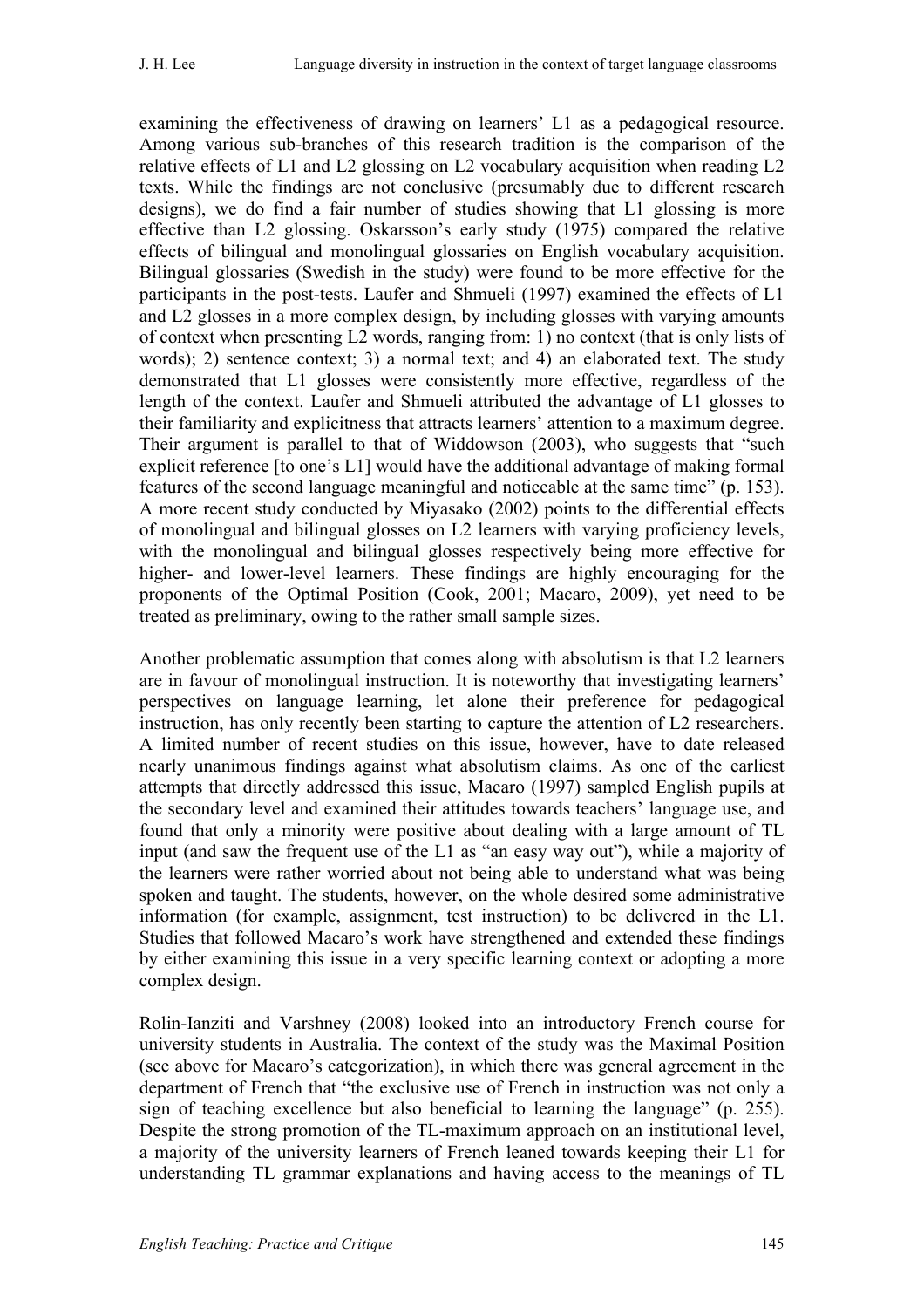words (that is, medium-oriented purposes). These learners, however, were generally more ready to take the plunge and try out the TL instruction for framework-oriented purposes (that is, concerning the management of the lesson) than those in Macaro's study. The authors postulated that this might be due to a unique characteristic of this educational context, that the teachers in the sampled department may have been equipped with some pedagogical techniques that would have enabled their TL use for the framework-oriented purposes to be more learner-oriented. Chavez (2003), on the other hand, adopted a cross-sectional design with German-as-a-foreign-language learners in a US university, examining their attitudes towards L1 and L2 use in classrooms. The cross-sectional data comprised 330 participants enrolled at three different levels, all based on a communicative four-skills curriculum. An analysis of the questionnaire data revealed a developmental pattern across the groups at three different levels, suggesting a linear association between proficiency and preference for L2 use. However, she also noticed that the participants as a whole attributed a significant role to their L1, which serves "the most pressing and genuine communicative purposes", whereas "instances in which 'real' communication was carried out in the L2 often involved asymmetric interactions [between teachers and students]" (p. 193).

Some authors aimed to track down changes in learners' attitudes when they were introduced to a certain type of instruction. In the context of communicative-oriented (and English-predominant) EFL classrooms in Japan, Burden (2004) administered the same questionnaire to university students twice, at the beginning and end of the semester. The findings indicated that the proportion of learners who thought that English teachers should know and use the students' mother tongue was very high (more than 90% at the beginning of the semester) and this fell only slightly after a period of one semester. Burden postulated that a study of a longer research span would have captured a growing preference for an English-predominant teaching approach among the learners. In contrast to Burden, Heugh (2009) examined whether there would be any significant change in the attitudes of South African grade 8 students towards bilingualism when their teacher introduced and adopted bilingual teaching in an English-medium school. The learners were initially rather pessimistic about teachers' use of languages other than English, as their parents had invested a considerable amount for them to attend this school, mainly because the school was expected to provide an English-immersion environment. However, the results showed that, after having experienced their teacher's systematic use of bilingual instruction, the learners were not only much less resistant to bilingual instruction, but also were observed using code-switching in asking questions of and communicating with their teachers. It was further found that the learners "used multilingual exchanges as their *lingua franca*" (author italic, p. 105) beyond the classroom, indicating that they would most likely develop bilingual (not monolingual) competence for their communication purposes.

Taken together, these results, along with the L2 vocabulary acquisition research reviewed above, show that the monolingual approach may not necessarily be more effective than the bilingual approach under some circumstances, and that it is not a favoured choice among learners. While accumulated evidence suggests that learners progressively find their feet in TL-based instruction, it also points to the need to critically re-examine the legitimacy of absolutism.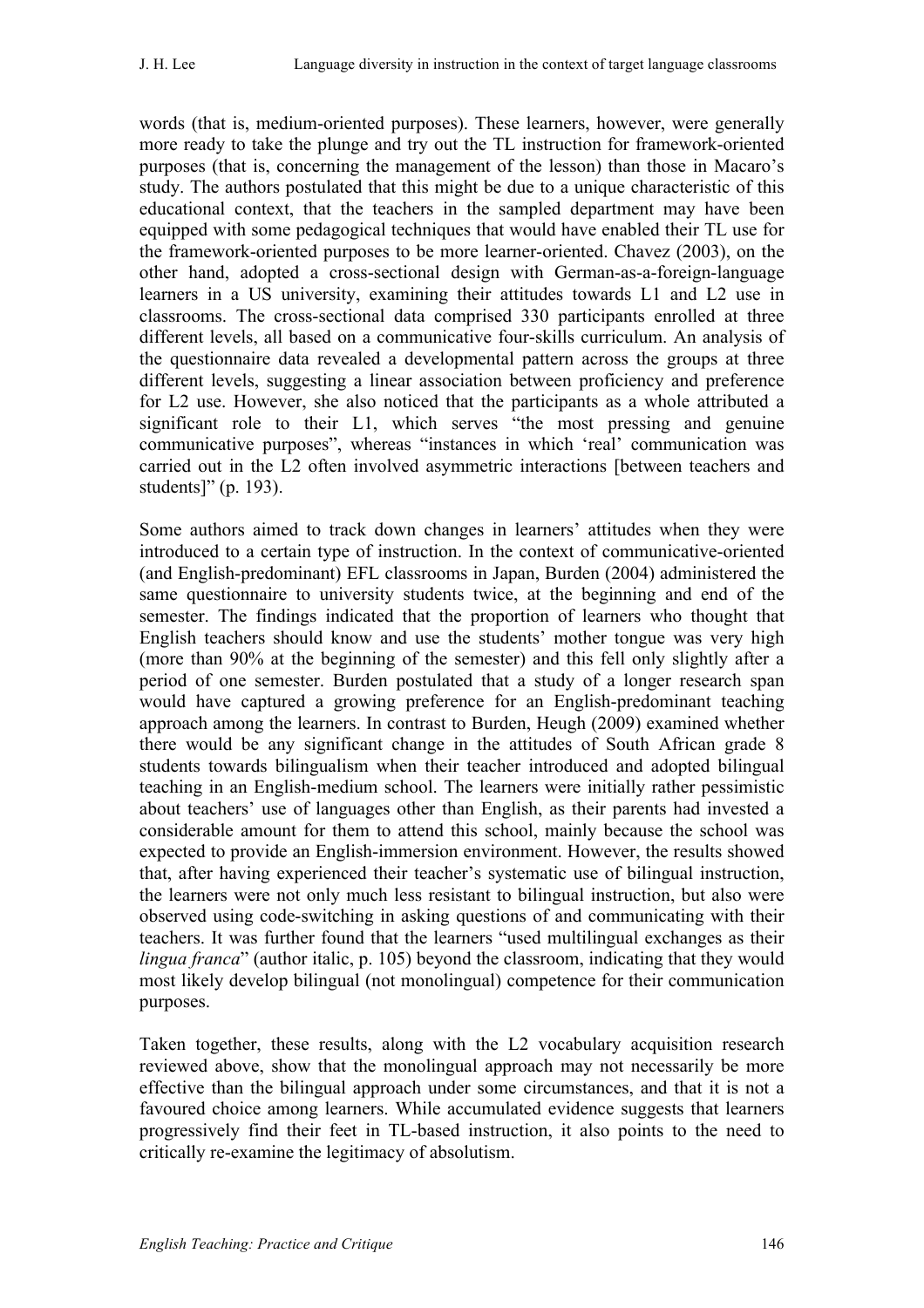Having discussed the various problems related to adopting monolingual instruction without giving serious considerations to its negative impacts on learners, I will now turn to other lines of research that give a theoretical rationale for bilingual instruction.

#### **ARGUMENTS FOR BILINGUAL INSTRUCTION**

This section will consider two arguments for integrating learners' L1 into TL instruction, with one being drawn from sociolinguistic literature and the other based on recent SLA studies. The sociolinguistic argument is concerned with the more fundamental question of whether a TL classroom can be viewed as a microcosm of a multilingual world, and thus whether we should allow for learners' L1 to be present therein. The SLA studies are concerned with the relative effectiveness of teachers' L1 use in comparison with that of monolingual instruction, and thus deal with an issue similar to the L2 vocabulary studies introduced in the previous section.

#### **Sociolinguistic arguments for bilingual instruction**

It was mentioned above that TL teaching methods have been largely driven by monolingual ideology and native-speakerism, which assume that the target language is the exclusive medium through which people communicate at the societal level, and the language which teachers and students should solely rely on for classroom interaction. These assumptions, however, have not been taken up in the literature of bilingualism and sociolinguistics. Hamers and Blanc's *Bilinguality and Bilingualism* (2000) fittingly opens with the representative view of researchers in these academic disciplines:

Languages in contact, that is bilingualism at the societal level and bilinguality, its counterpart at the individual level, are an integral part of human behaviour. With globalisation and increasing population movements due to immigration and greater geographical and social mobility, and with the spread of education, contacts between cultures and individuals are constantly growing. While bilingual individuals already outnumber monolinguals, it can be expected that this trend will continue in the twenty-first century (p. 1).

According to this description of what transpires in the world today, people from different language backgrounds are likely to draw on more than one linguistic variety at their disposal during communication, a phenomenon known as code-switching (Poplack, 1980). It is interesting to note that the psycholinguistic field once viewed this natural human behaviour as the by-product of the language system of incompetent bilinguals (Weinreich, 1968), which interestingly coincided in a timely way with the rise of monolingual and communicative approaches.

This strongly negative connotation to code-switching (CS) has gradually faded away, as a great number of researchers have argued that "Codeswitching is, perhaps, the most common, unremarkable and distinctive feature of bilingual behaviour" (Li Wei & Martin, 2009, p. 117), and found this behaviour to be "systematic, skilled, and socially meaningful" (Woolard, 2004, p. 74). Only recently have researchers in the SLA field (for example, Ferguson, 2009; Gearon, 2006; Hosoda, 2000; Simon, 2001) started to opt for this term over teachers' *L1 use*, which "appears to have no rules, conventions or limitations" (Tian & Macaro, 2012, p. 369). These authors, while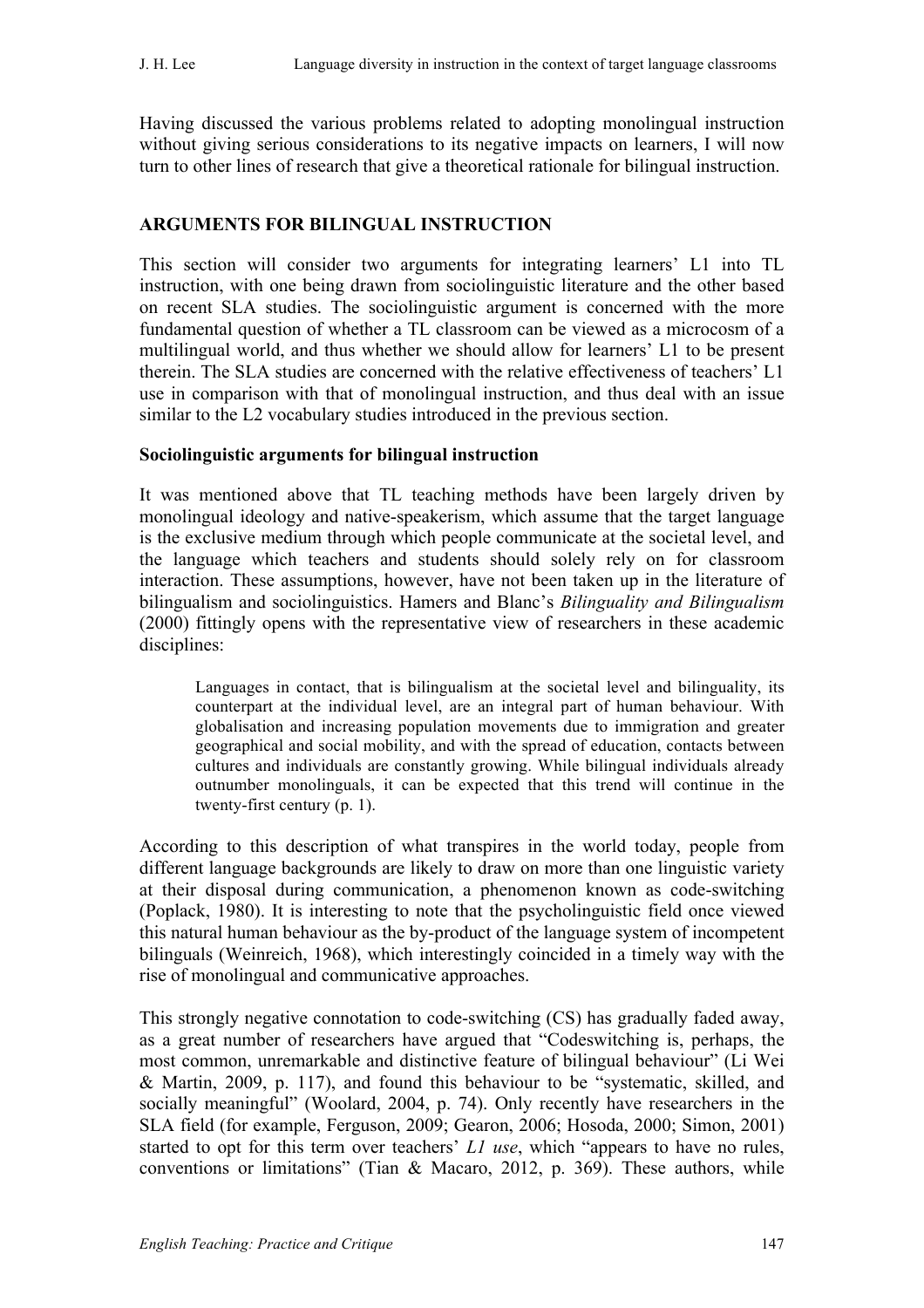acknowledging that classrooms need to be geared towards TL acquisition (and consequently teachers' instruction should primarily be delivered in the TL, rather than in the  $L1$ ), attempt to promote the view that classroom  $CS<sup>1</sup>$ , like naturalistic CS, is a natural human behaviour and should be seen as a sign of bilingual competence.

We should ask ourselves then, if CS is a natural bilingual behaviour for people with two languages, and if the communicative approach is supposed to prepare learners optimally for outside-classroom language use, why has the idea of CS in TL learning contexts been so contentious among some researchers and teaching practitioners? This is presumably because the proponents of the Virtual and Maximal Positions (see the previous section for definitions) would argue that classroom discourse and CS cannot be seen as something comparable to naturalistic discourse and CS due to the differences in the contexts and participants' proficiency (bilinguals in naturalistic settings are more balanced in terms of their proficiency in two languages than TL learners).

One promising avenue to resolving the above collision of arguments regarding the use of classroom CS is to pursue the question of whether we can consider a TL classroom to be a kind of a bilingual community. This question is of theoretical importance, since whether we accept a TL classroom as a bilingual community or not gives us quite a different direction in terms of investigation into the justification for teacher CS. If we acknowledge that a TL classroom is a kind of a bilingual community in which CS is a widely used discourse strategy as mentioned above, communicativeoriented TL classrooms should permit the use of CS on the part of the teacher as well as learners. The rationale behind this proposition is that a communicative-oriented classroom, which aims to promote "real communication" (Richards, 2006, p. 13), should reflect (rather than ignore) discourse strategies or communicative repertories that exist outside TL classrooms. Given that using more than one language within the same discourse is increasingly becoming the linguistic norm across the world, as Myers-Scotton (2006) states in *Multiple Voices*, then monolingual instruction seems to go against the intention of the TL classroom adopting the communicative approach. However, this argumentation must be qualified, until we are able to suggest that a TL classroom *does* share some features with a bilingual community, and can prepare our learners to become competent bilinguals. We shall examine below classroom CS studies that cast a new light on the aforementioned collision of arguments.

First of all, there is now a growing body of research which has demonstrated that the discourse patterns of TL classrooms *do* resemble those of bilingual communities, at least in some aspects. It is well established in the field of bilingualism and sociolinguistics that people in bilingual communities interact with each other with the shared knowledge of discourse constraints and values attached to each language code in a particular community, and sometimes negotiate their social status via the use of CS (Gardner-Chloros, 2009; Myers-Scotton, 2006). This often entails the following: shifts between different sets of "frames", negotiation of pre-established status levels between interlocutors, or the presentation of different identities. Classroom CS studies

 $\overline{a}$ 

<sup>1</sup> While I am very much aware of the fact that classroom code-switching research concerns both teacher code-switching and learner code-switching issues (with the latter having garnered much attention from those working on sociocultural paradigms), I will mainly focus on the issue of teacher code-switching, since one of the primary purposes and innovations of the present paper is to propose a preliminary model of the effectiveness of teacher code-switching.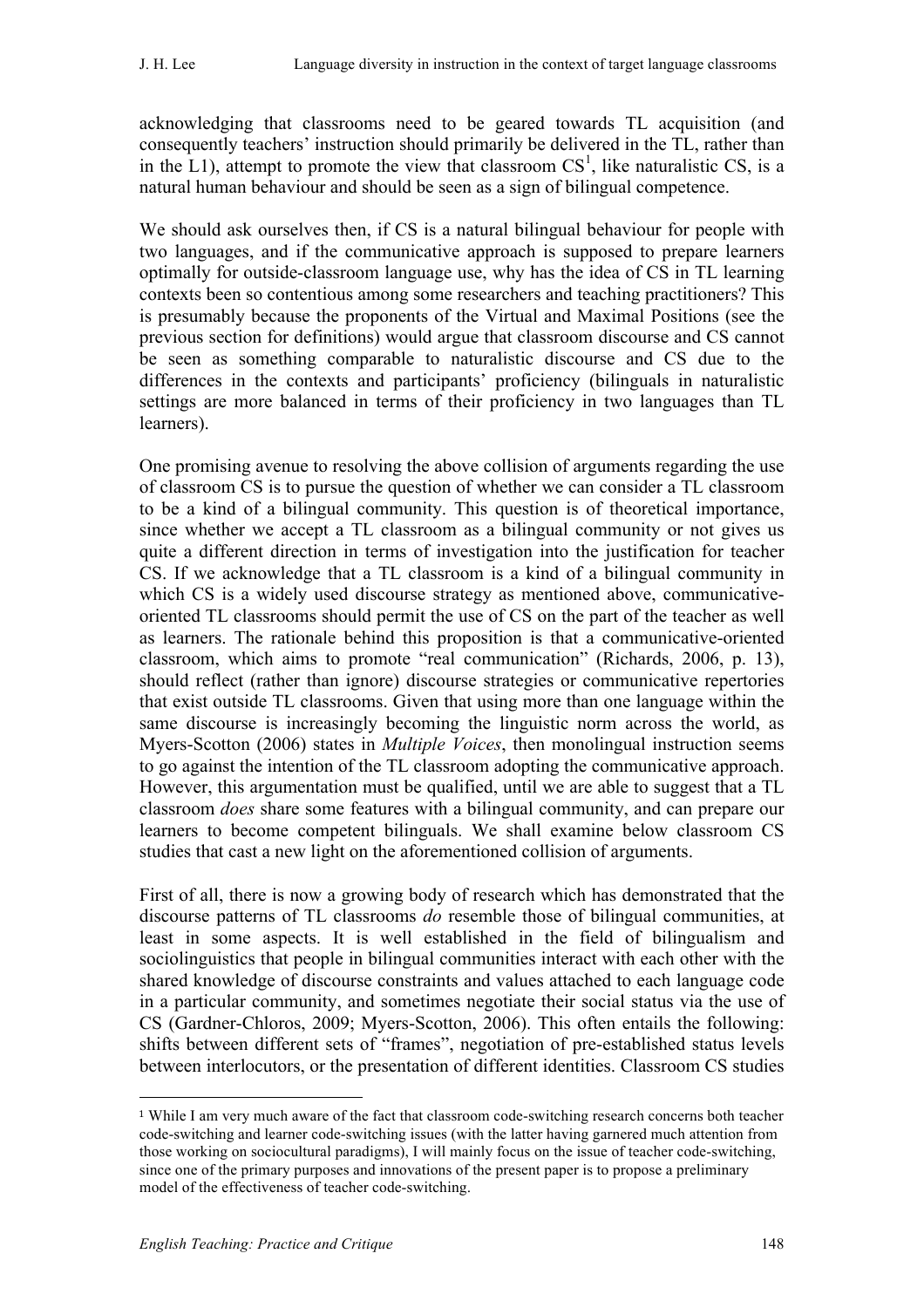conducted by Simon (2001), Canagarajah (1995), and Merritt, Cleghorn, Abagi and Bunyi (1992), which have analysed classroom discourse from a micro-ethnographic approach, have found that these characteristics are also observable in TL classrooms. That is, these studies have shown that teachers and learners do share some knowledge of the particular constraints on the use of each language code under certain situations, occasionally shift between different frames, and consequently present dual identities as community members sharing the L1 and as participants in the classroom. Through a stretch of discourse, classroom members can shift frames from a "formal institutional learning" frame to "social" frame (Simon, 2001, p. 321), or signal "alignment and disalignment" between classroom members (Eldridge, 1996, p. 307) via code-switching, all frequently observed features from bilinguals in naturalistic settings. To put it differently, classroom CS is not a random phenomenon.

Some studies present even more promising findings that TL learners' CS has a potential to develop as bilingual competence over time. A study by Arnfast and Jørgensen (2003) demonstrated that American learners of Danish used CS as a compensation-type strategy (using the L1 for their lack of language resources) in early stages of language proficiency. However, as their proficiency increased, their pattern of CS started to resemble that found in naturalistic settings. In the authors' words, their findings suggest that "code-switching can be both a communicative strategy for the learner and a competence (or resource) used with the specific aim of facilitating both language acquisition and social acceptance" (p. 50). Saxena (2009), in the context of postcolonial English classrooms in Brunei, showed how learners' CS could extend well beyond the purpose of compensating for their linguistic gap, serving in addition some discourse functions. In one classroom where the teacher was assertive in maintaining English-only instruction, the learners were purposefully using their L1, which, according to Saxena, can be seen as "students' resistance displayed by the use of Malay [their L1] in … micro-level interactional encounters" (p. 176). The students' rather negative reaction seems to be partly due to them occasionally getting flustered by not being able to understand what the English-only instruction meant, and partly because an English-only ideology in the classroom marginalised their own culture and language.

As a growing number of researchers view a TL classroom as a microcosm of bilingual communities (and L2 learners as prospective competent bilinguals), there have been some efforts among classroom researchers to draw on theoretical and methodological frameworks originating in the fields of bilingualism and sociolinguistics in investigating classroom discourse and CS. For example, one of the most frequently cited frameworks from sociolinguistic CS literature is a distinction between two different types of CS: discourse-related and participant-related CS (Auer, 1998). Discourse-related CS is speaker-oriented, working as a strategy for signalling an interactional meaning during bilingual discourse, which may be related to a certain participant, topic or phase of the discourse. On the other hand, participant-related CS concerns switching which corresponds to addressing language competency or linguistic preference in the organisation of conversation. Martin-Jones (2000) points out that the notions of discourse-related and participant-related CS are of considerable relevance for research into bilingual classroom interaction. That is, the motivation for switching codes in bilingual classroom interaction can be explained to a large degree in light of the discourse-related and participant-related switching paradigm. For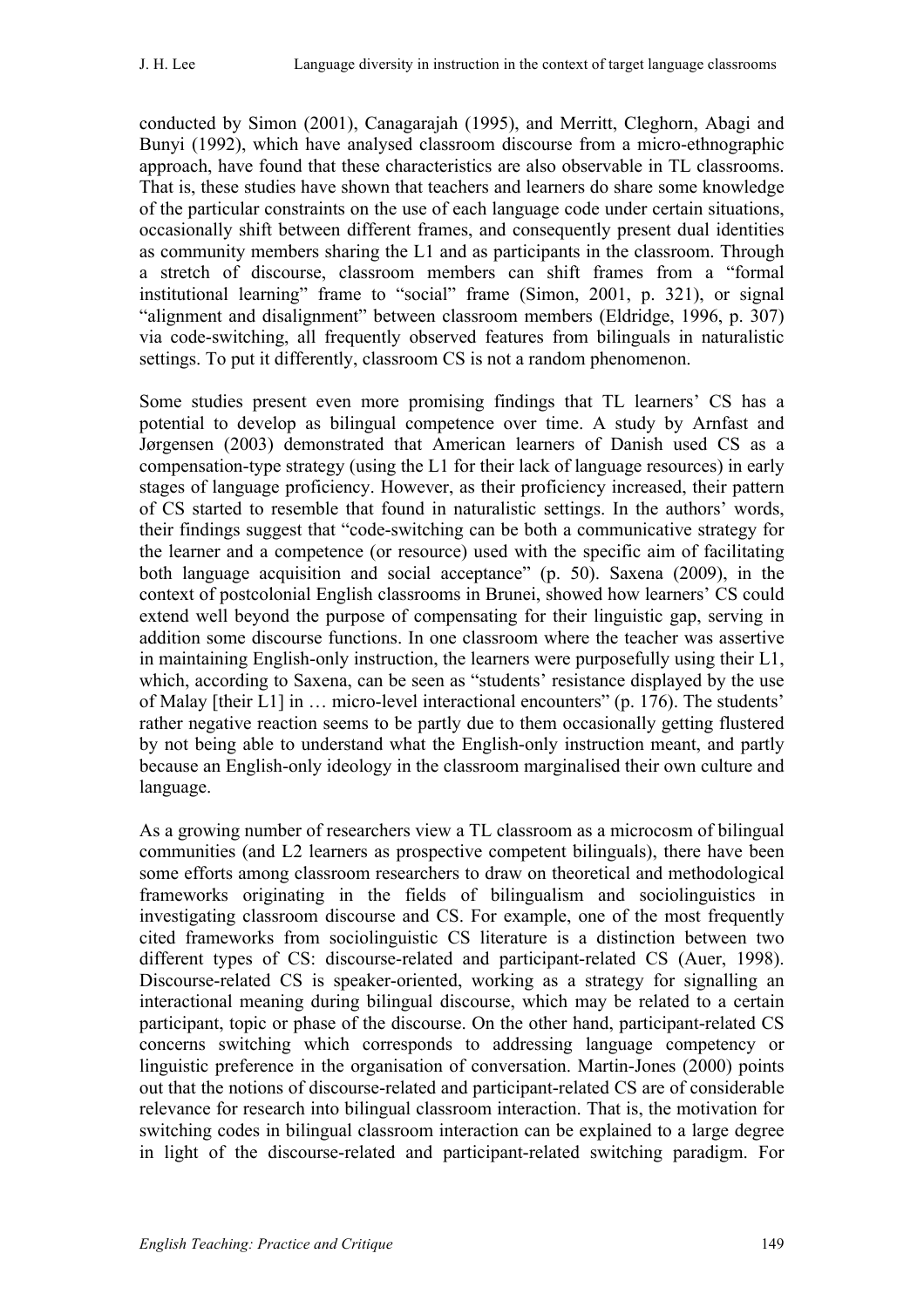example, Martin-Jones identifies the functions of teachers' discourse-related switching, based on the research literature, as being:

to signal the transition between preparing for a lesson and the start of the lesson; to specify a particular addressee; to distinguish "doing a lesson" from talk about it; to change footing or make an aside; to distinguish quotations from a written text from talk about them; to bring out the voices of different characters in a narrative; to distinguish classroom management utterances from talk related to the lesson content (p. 2).

While discourse-related switching, which once was believed to occur mainly in naturalistic discourse, is indeed noticeable in a wide range of teachers' discourse, participant-related CS is even more pertinent in TL classroom contexts, as it is the place where the teacher's and learners' linguistic proficiency levels vary to a great extent, and where CS is likely to take place to accommodate others to enhance the degree of mutual understanding (see also Dailey-O'Cain & Liebscher, 2009, for more recent evidence). For example, when the teacher provides the L1 equivalent of a difficult English word for the sake of the learners' comprehension, we could understand this as participant-related switching. It can be said, then, that teacher CS serves as appropriate input in terms of modelling functions of naturalistic discourse and CS, which learners will take advantage of in developing their own bilingual competence.

That said, the discussions above enable us to arrive at a tentative conclusion that a TL classroom can resemble a bilingual community at least in some aspects, provided that the L1 is available to all classroom participants, and a teacher and students share some knowledge related to the characteristics of both language codes in their local context (usually the TL being the more formal/instructional one and the L1 being the language of the community). Even if there exist some differences between a language classroom and a bilingual community, classroom discourse and CS therein may deserve to be seen as having an *authentic* value for classroom participants. Tian and Macaro (2012) rightly suggest:

Classroom discourse does not need to simulate naturalistic discourse in order for it to be authentic but is "authenticated" by the participants in the discourse....It is true that in classroom discourse codeswitching occurs both for communication and for teaching/learning purposes [unlike naturalistic discourse that occurs primarily for communication purposes]; but that is its *actual* discourse function (p. 369).

The point is that classroom CS (especially teacher CS) should not be denigrated, simply because it is not an exact replica of naturalistic CS; it has its own functions and boundaries in classroom contexts. Moreover, we have seen some possibility that classroom CS can later develop into bilingual competence. This proposition here, of course, will have to await more classroom studies with both sociolinguistic and SLA perspectives. However, the future looks promising in light of studies such as Arnfast and Jørgensen (2003) and Dailey-O'Cain and Liebscher (2009) that attempt to bridge the gap between classroom and naturalistic discourse/code-switching.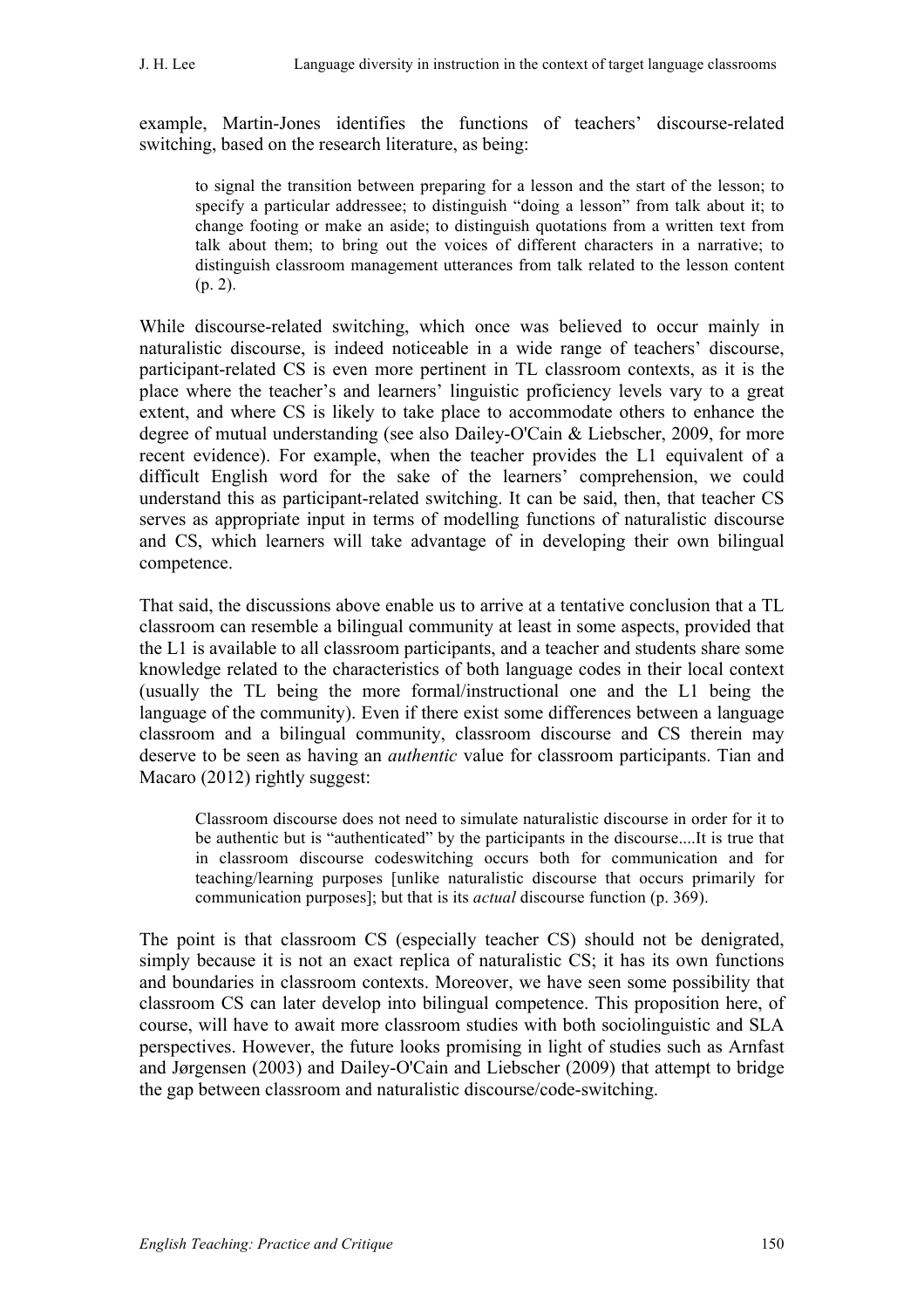## **SLA studies on the effects of teacher code-switching**

The sociolinguistic arguments for teacher CS discussed above would be pointless to some theorists if such an instructional type were not beneficial to learners' TL acquisition. That is, we need further empirical evidence showing that teacher CS not only helps one develop discourse skills that resemble those of competent bilinguals, but also enhances one's TL acquisition, particularly in comparison to TL-only instruction. This issue was raised by many in the early 2000s (Cook, 2001; Macaro, 2001; Turnbull & Arnett, 2002), but only recently have we seen a limited number of studies that have attested to the effectiveness of teacher CS. We shall look at each of them briefly below.

Tian (2009) investigated whether teacher CS to learners' L1 could bring about positive learning outcomes in an EFL context at the university level. A group of 117 first-year, English-major Chinese EFL learners were randomly distributed to either an English-only, or a CS condition, with the rest of the participants being allocated to the control condition. The purpose of the study was to examine whether a brief explanation of target vocabulary in either CS or the target language (that is, English) embedded in listening comprehension activities (what she proposed constitutes meaning-oriented learning) would be more effective in terms of vocabulary acquisition than the lack thereof. And if it were found to be more effective, which instructional mode would result in a greater amount of acquisition. She considered this vocabulary instruction contextualised by such listening activities as "Lexical Focus on Form" (Laufer, 2005), suggesting that understanding listening texts was of primary focus, and the vocabulary explanation was integrated into this meaningoriented activity as "an occasional shift of attention to linguistic code features – by the teacher and/or one or more students" during a "meaning-focused classroom lesson" (Long & Robinson, 1998, p. 23). The findings showed that the participants who received Lexical Focus on Form fared better than their control counterparts on the delayed post-test, and that teacher CS was found to be more effective than Englishonly explanations for the participants, but only showed a short-term effect. Though the long-term beneficial effect of CS was not found, this study has contributed significantly to the CS versus TL-only debate, by illuminating the value of teacher CS.

In light of Tian's study, Lee (2010) aimed to take the debate over this issue one step further by investigating whether there would be any differential effects of teacher CS on the vocabulary acquisition between college-level adult EFL learners and sixthgrade elementary EFL youngsters. In this study, native speaker teachers who maintained English-only instruction and bilingual Korean teachers who predominantly used English but occasionally switched to Korean for teaching purposes were respectively sampled in order to operationalise the English-only versus CS difference in pedagogy. The study resembled Tian's, in that it examined the effects of teachers' verbal instruction on vocabulary acquisition, but differed in that reading comprehension activities were employed as the target-learning context. In total, 286 adults and 443 young learners were taught by either native speakers of English or by Korean bilingual teachers, with target learning materials being tailored to each population's cognitive level and English proficiency. The results revealed that teacher CS brought about better learning outcomes than English-only instruction, but it had greater benefits for the young participants. The beneficial effect was found to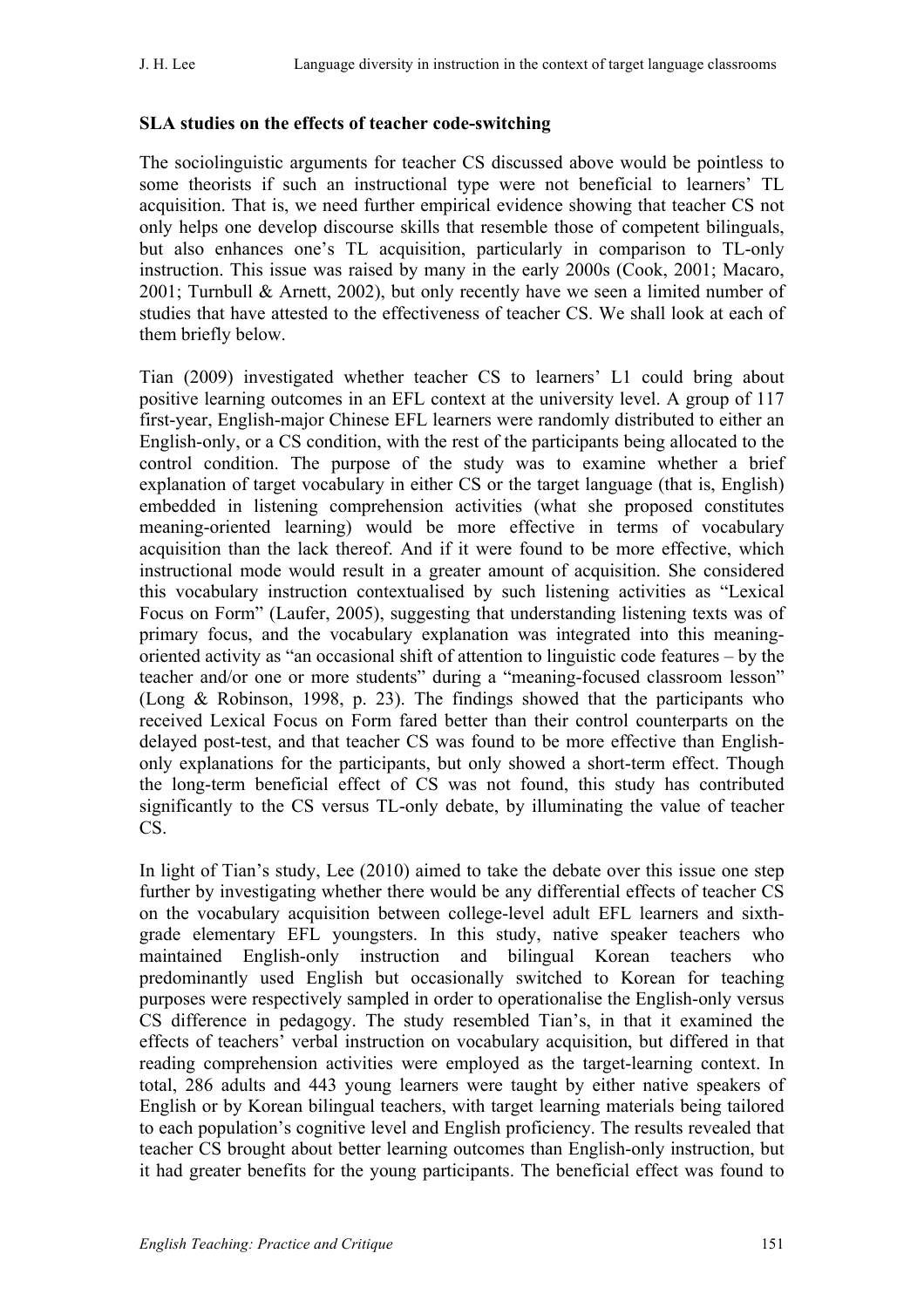be maintained over three weeks after the instructional sessions. A major implication of the study was that learners' age may be an important consideration when it comes to the decision-making process regarding teacher CS. It was further found in the study that the adult learners were generally more sympathetic to English-only instruction, and were able to see its pedagogical value to a greater extent than the youngsters.

Vocabulary is not the only linguistic aspect on which the effects of teacher CS have been measured. Viakinnou-Brinson, Herron, Cole and Haight (2012) set out contextualised grammar activities as the target teaching context in which the relative effects of teacher CS and TL-only explanations of TL grammar were examined. The participants were US college students registered in a beginners-level French course, and they were taught by one bilingual French-English instructor over a period of ten experimental sessions (respectively dealing with distinctive TL grammar elements). The study adopted a "counter-balanced within-subjects research design" (p. 76), through which each participant was exposed to all the experimental treatments (TLonly instruction and CS in the case of this study) provided by one single teacher. The finding did not concur with that of Lee, as French-only instruction resulted in better performance on the multiple-choice test of the target grammar patterns administered at the end of the semester than the instruction mixed with English (that is, learners' L1). The results of the study need to be read with some caution, however. The sample consisted of those learners with a very limited range of TL proficiency, and the acquisition of most grammatical elements were measured through only one multiplechoice item.

The three studies reviewed above provide only initial evidence of the effects of teacher CS (and TL-only instruction), and the findings of these studies do not concur to the extent that they can offer any strong pedagogical direction towards teacher CS. Nevertheless, they allow us to propose a preliminary framework model of the effectiveness of teacher CS that has theoretical and methodological implications for future classroom CS research, to which we turn next.

## **A PRELIMINARY MODEL OF THE EFFECTIVENESS OF TEACHER CODE-SWITCHING**

I have to this point presented the sociolinguistic arguments for classroom CS, followed by a review of recent studies that specifically examined the effects of teacher CS on TL acquisition. It is the purpose of this section to propose a preliminary model of the effectiveness of teacher CS – a pedagogical compass with which teachers can make judicious and an effective use of CS. It is important to note, before I propose this model, that "tight parameters" need to be established for it to be meaningful and useful. That is, the discussions on the effects of teacher CS should indicate the use of a context where "the interaction between teacher and learners [is] primarily driven by] the TL, and [in which] the participants in the discourse respect many of the conventions of code-switching found in the naturalistic environment" (Tian & Macaro, 2012, p. 383). Herein lies the conflict between the TL classroom as a place in which learners need to be exposed to a great amount of TL input/interaction for the acquisition of TL knowledge, and the classroom as a microcosm of bilingual communities in which CS should be permitted for the sake of authentic communication (which is the goal of the communicative-oriented approach). Striking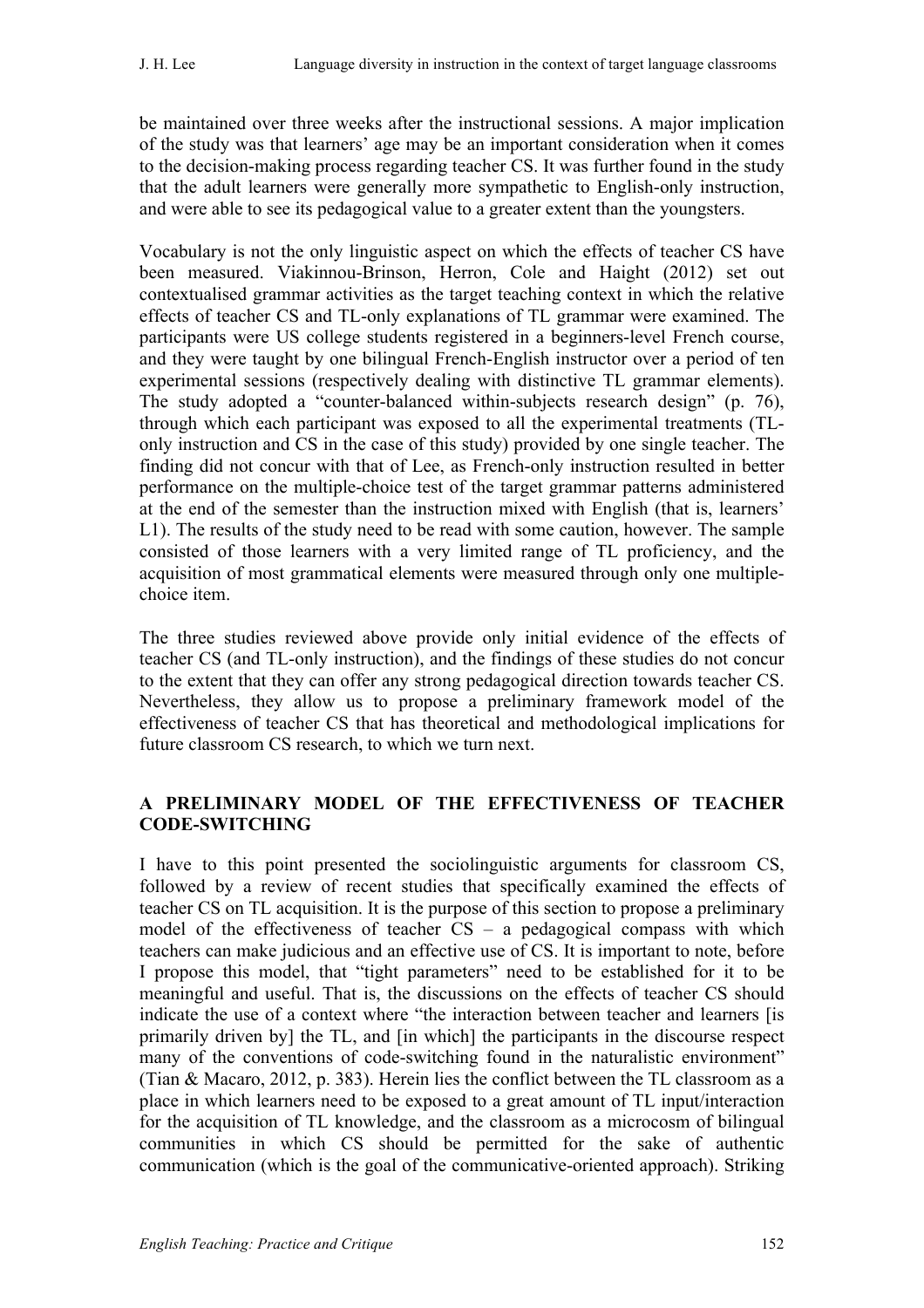a balance here then would be to provide a sufficient amount of TL input/interaction, while using teacher CS as both a pedagogical resource and a language model of competent bilinguals. Keeping these points in mind, a preliminary model of the effectiveness of teacher CS is given in Figure 1. Discussion of each of the factors involved in this model will be given individually below.



# **Figure 1. A preliminary model of the effectiveness of teacher code-switching**

- *Learners' ages/proficiency levels:* In many contexts, though not all, learners' ages and proficiency are correlated to some extent. Previous L2 vocabulary glossing research and Lee (2010) hint that teacher CS may have differential effects on learners with different ages or proficiency levels. It can be further postulated that older learners are more equipped with learning strategies with which to tackle TL-only instruction than younger learners, and thus require CS to a lesser extent in comprehending TL input (see Tragant & Victori, 2006 for some evidence on the correlation between learners' ages and the uses of learning strategies).
- *Learners' attitudes towards CS and TL-only instruction:* The existing literature displays a paucity of empirical studies on the possible connections between the effectiveness of teacher CS (or TL-only instruction) and learners' attitudes related thereto. However, based on previous research on learners' perceptions/attitudes that has linked these variables with their learning outcomes (for example, Donato, Tucker, Wudthayagorn & Igarashi, 2000) and the empirical studies introduced in *Absolutism*, it seems possible that a student's learning outcomes could be mediated by his or her attitudes towards teachers' language in instruction.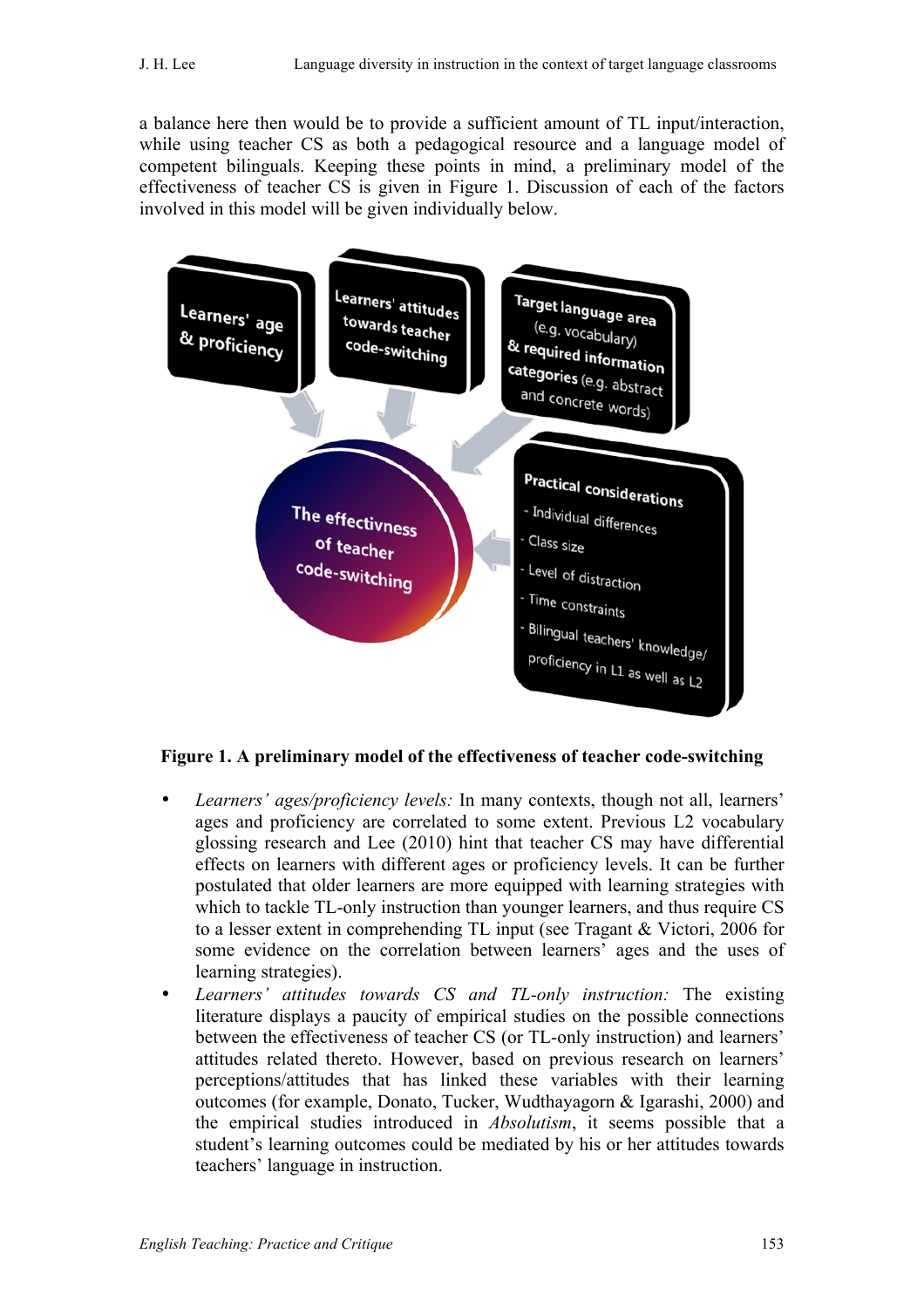- *Target language areas and required information categories:* We have seen that the effects of teacher CS have been investigated in only limited areas of linguistic knowledge (that is, grammar and vocabulary). Future research should set out to examine other language areas, as well as delving into subcategories of each area. For example, it would be interesting to study the effects of CS/TL-only instruction on learners' acquisition of abstract and concrete words.
- *Practical considerations:* In reality, a lesson is carried out within a limited time period and the class may consist of a large number of students with a wide array of individual differences. Also, bilingual teachers may vary in terms of how effectively they can use CS in teaching a TL. It can be assumed that these practical considerations are not likely to be independent of the effectiveness of teacher CS. In Tian (2009), for example, it was found that teacher CS was not only more time-efficient than English-only instruction in explaining English vocabulary, but also brought about better learning outcomes, albeit with a short-term effect.

The proposed model of teacher CS is only preliminary, and subject to change in light of future empirical studies. Its value lies not in its exhaustiveness, but primarily in its theoretical and methodological framework for future research. When adapting this model, researchers should be reminded that it is important to examine the effects of teacher CS in the classroom where the TL, not learners' L1, is the primary language of instruction, and where TL lessons revolve around communicative and meaningfocused activities (as they would fit in with modern TL teaching approaches) (Macaro, 2009), rather than grammar/translation-oriented and form-focused activities. It is expected that this model will benefit from further research that examines how the factors introduced above interact with each other in determining the effectiveness of teacher CS. The model is also subject to expansion, with research that explores other unknown factors that contribute to the effectiveness of CS.

## **CONCLUSION**

The present paper began by illustrating the problematic nature of the four intertwined assumptions inherent in the monolingual approach, suggesting that they need to be reevaluated in light of the bilingualism that transpires in the real world. It was mentioned that monolingualism has been a prominent idea in modern TL teaching methods since the demise of the grammar translation method, and has seen its heyday without being theoretically questioned as to its effectiveness and legitimacy. The paper then suggested that naturalism goes against what TL learners go through in their L2 learning processes, with coordinate bilingualism being a rather unrealistic goal. In terms of native-speakerism, I drew on the linguistic imperialism thesis and relevant arguments, pointing out that it brings about several negative consequences such as unequal status between native speaker and non-native teachers of TL, cultural stereotypes about non-native learners, and the implementation of the monolithic pedagogical approach.

This discussion was followed by one on absolutism, which does not fit in well with accumulated empirical evidence; monolingual instruction cannot be claimed to be superior over its bilingual counterpart, and we cannot assume that learners will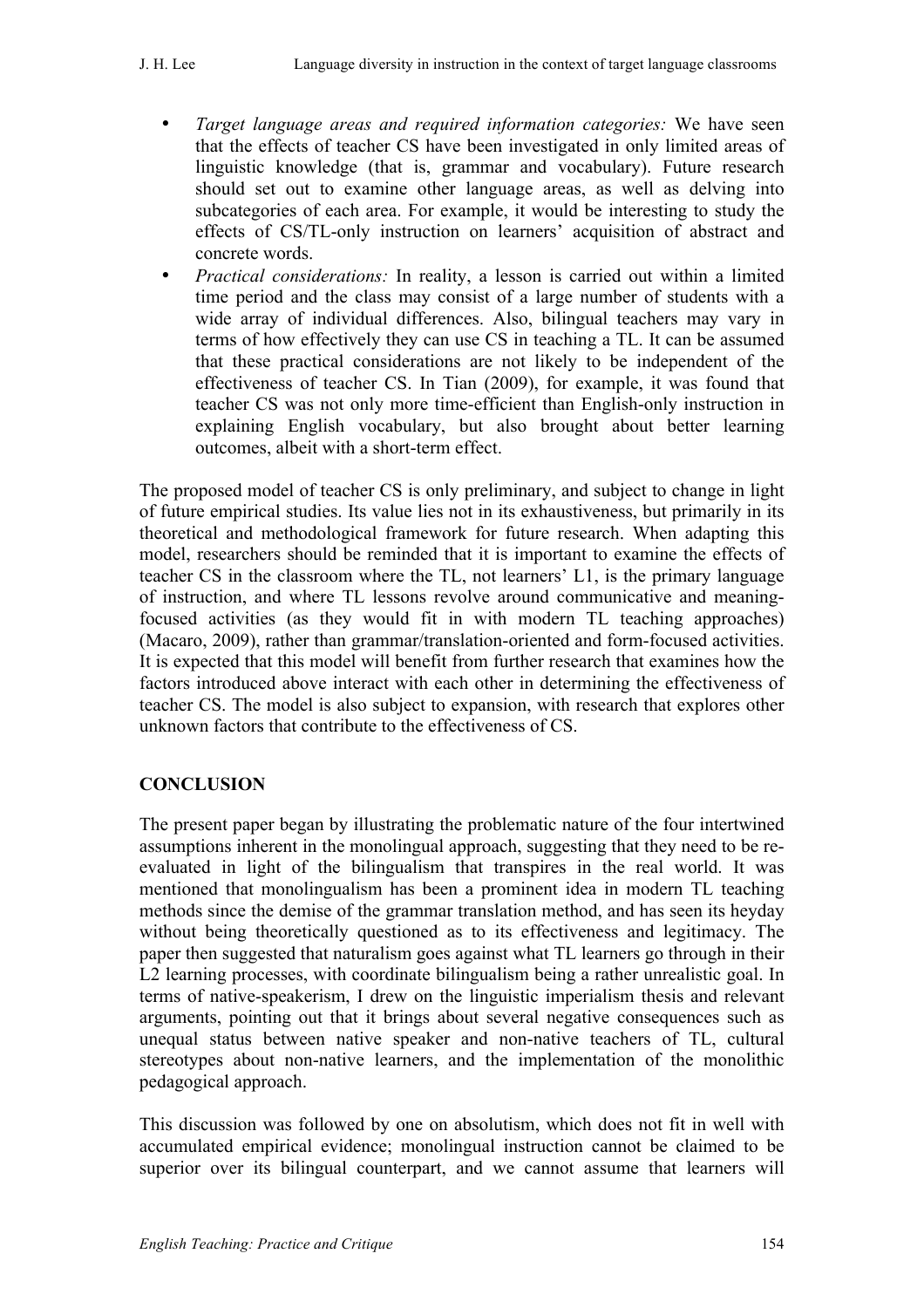naturally open their hearts to this dogmatic approach. In summary, it was stated that the propositions of the monolingual approach cannot constitute a pedagogically sound and politically appropriate experience for TL learners, and as a consequence we have no choice but to revisit the value of teacher code-switching – an alternative to TLonly instruction, but one that departs from an unbridled use of learners' L1.

The study of teacher code-switching has reached across discipline boundaries, and this seems to be because the interactions of different areas of research propel and fuel the arguments for its use. The present paper has attempted to reinforce the arguments of the proponents of classroom code-switching working within the sociolinguistic framework that teacher code-switching should be permitted as it is a natural bilingual behaviour among people with a command of two languages, and it has a great potential to contribute to the development of learners' bilingual competence. A review of the recent studies on the effects of teacher code-switching then followed, and they were introduced as those that provide more concrete implications with regard to the ways teacher code-switching can be implemented for the acquisition of target language knowledge. These studies are critical for establishing the arguments for teacher code-switching, as most opponents of this instructional type with an SLA perspective will obdurately refuse to see its value until they are convinced that it is more effective to use teacher code-switching (in terms of learning outcomes) than its monolingual counterpart.

Lastly, I proposed a preliminary model of the effectiveness of teacher code-switching. This model does not exhaust all potential learner-related and external factors that would contribute to the effectiveness of code-switching or confidently adjudicate on what constitutes the best teacher code-switching practice. However, I hope that this model, with the input of more research evidence from future studies, will lead to a number of important insights on issues of interest to teaching practitioners and empirical researchers, including questions such as "which learner group will most benefit from code-switching?" "for which linguistic knowledge it is most costeffective to use code-switching?" and "how do learners' attitudes towards teachers' language of instruction affect the effectiveness of teacher code-switching?" to list only a few. Future prospects for code-switching research and the preliminary model of teacher code-switching seem bright if more common ground between disciplines (in particular sociolinguistic and SLA fields) develops to facilitate theoretical and pedagogical coordination of the search for the optimal use of teacher code-switching.

#### **ACKNOWLEDGEMENTS**

The author is grateful to Jonathan Beckett, who kindly helped proofread an earlier draft of this article. Appreciation is extended to the anonymous reviewers for their valuable feedback and comments.

## **REFERENCES**

American Council on the Teaching of Foreign Languages (ACTFL). (2010, May 22). *Use of the target language in the classroom*. Retrieved January 21, 2013 from http://www.actfl.org/i4a/pages/index.cfm?pageid=5151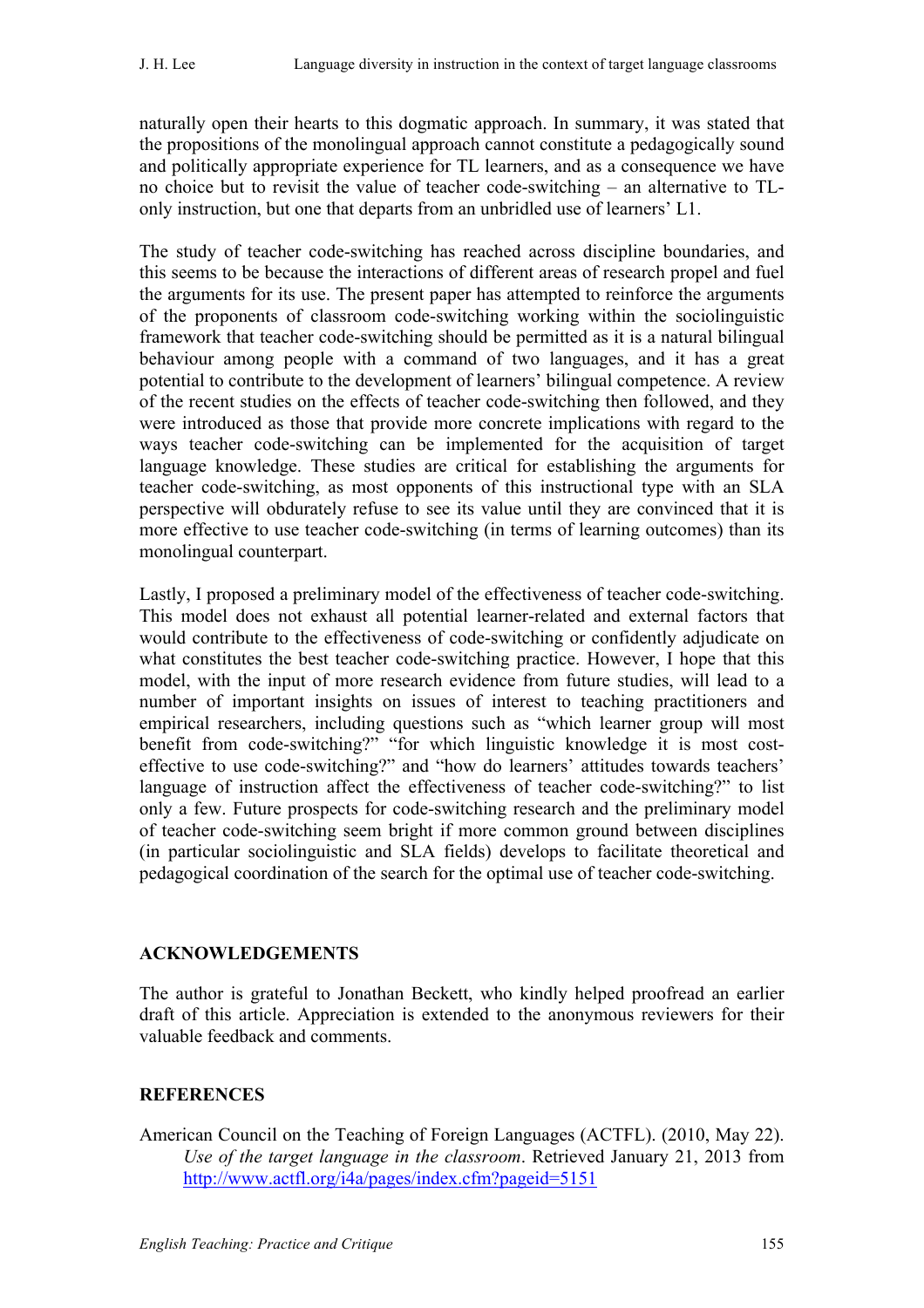- Arnfast, J. S., & Jørgensen, J. N. (2003). Code-switching as a communication, learning, and social negotiation strategy in first-year learners of Danish. *International Journal of Applied Linguistics*, *13*(1), 23-53.
- Auer, P. (1998). Introduction: Bilingual conversation revisited. In P. Auer (Ed.), *Code-switching in conversation: Language, interaction and identity (pp. 1-24).* London, England: Routledge.
- Bamgbose, A. (2006). A recurring decimal: English in language policy and planning. In B. B. Kachru, Y. Kachru & C. L. Nelson (Eds.), *The handbook of world Englishes* (pp. 645-660). Malden, MA: Blackwell.
- Bley-Vroman, R. (1989). What is the logical problem of foreign language learning? In S. Gass & J. Schacht (Eds.), *Linguistic perspectives on second language acquisition* (pp. 41-68). Cambridge, England: Cambridge University Press.
- Burden, P. (2004). An examination of attitude change towards the use of Japanese in a university English "conversation" class. *RELC Journal*, *35*(1), 21-36.
- Canagarajah, A. S. (1995). Functions of codeswitching in ESL classrooms: Socializing bilingualism in Jaffna. *Journal of Multilingual and Multicultural Development*, *6*(3), 173-195.
- Canagarajah, A. S. (1999a). *Resisting linguistic imperialism in English teaching.*  Oxford, England: Oxford University Press.
- Canagarajah, A. S. (1999b). Interrogating the "native speaker fallacy": Non-linguistic roots, non-pedagogical results. In G. Braine (Ed.), *Non-native educators in English language teaching* (pp. 77-92). Mahwah, NJ: Lawrence Erlbaum.
- Celce-Murcia, M. (2001). Language teaching approaches: An overview. In M. Celce-Murcia (Ed.), *Teaching English as a second or foreign language* (pp. 3-11). Boston, MA: Heinle & Heinle.
- Chambers, F. (1991). Promoting use of the target language in the classroom. *Language Learning Journal*, *4*, 27-31.
- Chavez, M. (2003). The diglossic foreign-language classroom: Learners' views on L1 and L2 functions. In C. Blyth (Ed.), *The sociolinguistics of foreign-language classrooms: Contributions of the native, the near-native and the non-native speaker* (pp. 163-208). Boston, MA: Thomson/Heinle.
- Cook, G. (2010). *Translation in language teaching*. Oxford, England: Oxford University Press.
- Cook, V. (1992). Evidence for multi-competence. *Language Learning*, 42, 557-591.
- Cook, V. (2001). Using first language in the classroom. *The Canadian Modern Language Review*, *57*(3), 402-423.
- Curriculum Development Council. (2004). *English language curriculum guide (Primary 1–6)*. Hong Kong: Government Logistics Department.
- Dailey-O'Cain, J., & Liebscher, G. (2009). Teacher and student use of the first language in foreign language classroom interaction: Functions and applications. In M. Turnbull & J. Dailey-O'Cain (Eds.), *First language use in second and foreign language learning* (pp. 131-144). Tonawanda, NY: Multilingual Matters.
- de la Fuente, M. J. (2002). Negotiation and oral acquisition of L2 vocabulary. *Studies in Second Language Acquisition*, *24*, 81-112.
- Donato, R., Tucker, G. R., Wudthayagorn, J., & Igarashi, K. (2000). Converging evidence: Attitudes, achievements, and instruction in the later years of FLES. *Foreign Language Annals*, *33*(4), 377-393.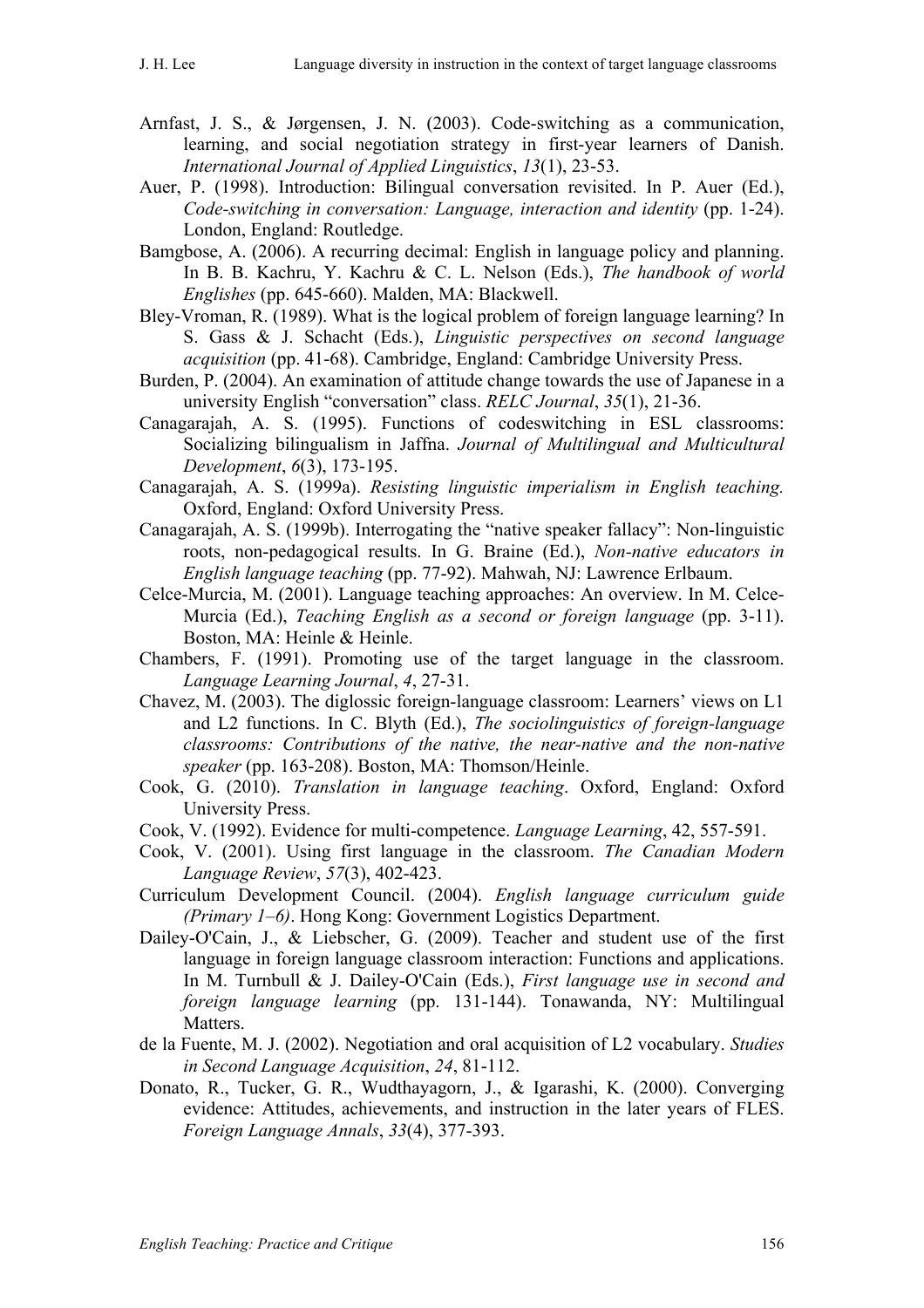- Dussias, P. E. (2003). Syntactic ambiguity resolution in L2 learners: Some effects of bilinguality on L1 and L2 processing strategies. *Studies in Second Language Acquisition*, *25*, 529-557.
- Dussias, P. E., & Sagarra, N. (2007). The effect of exposure on syntactic parsing in Spanish-English bilinguals. *Bilingualism*, *Language and Cognition*, *10*(1), 101- 116.
- Eldridge, J. (1996). Code-switching in a Turkish secondary school. *ELT Journal*, *50*(4), 303-311.
- Ellis, R., & He, X. (1999). The roles of modified input and output in the incidental acquisition of word meanings. *Studies in Second Language Acquisition*, *21*(2), 285-301.
- Ellis, R., Tanaka, Y., & Yamazaki, A. (1994). Classroom interaction, comprehension, and the acquisition of L2 word meanings. *Language Learning*, *44*, 449-491.
- Ferguson, G. (2009). What next? Towards an agenda for classroom codeswitching research. *International Journal of Bilingual Education and Bilingualism*, *12*(2), 231-241.
- Flowerdew, J., & Miller, L. (1995). On the notion of culture in L2 lectures. *TESOL Quarterly*, *29*(2), 345-373.
- Gardner-Chloros, P. (2009). *Code-switching*. Cambridge, England: Cambridge University Press.
- Gearon, M. (2006). L'alternance codique chez les professeurs de français langue étrangère pendant des leçons orientées vers le développement des connaissances grammaticales (The use of code-switching among teachers of French as a foreign language in lessons focusing on the development of grammar). *The Canadian Modern Language Review*, *62*(3), 449-467.
- Grosjean, F. (2010). *Bilingual: Life and reality*. Cambridge, MA: Harvard University Press.
- Halliwell, S., & Jones, B. (1991). *On target*. London, England: Centre for Information on Language Teaching.
- Hamers, J. F., & Blanc, M. H. A. (2000). *Bilinguality and bilingualism* (2nd ed.). Cambridge, England: Cambridge University Press.
- Heugh, K. (2009). Contesting the monolingual practices of a bilingual to multilingual policy. *English Teaching: Practice and Critique*, *8*(2), 96-113.
- Holliday, A. (2005). *The struggle to teach English as an international language*. Oxford, England: Oxford University Press.
- Hoshino, N., & Thierry, G. (2011). Language selection in bilingual word production: electrophysiological evidence for cross-language competition. *Brain Research*, *1371*, 100-109.
- Hosoda, Y. (2000). Teacher codeswitching in the EFL classroom. *JALT Journal*, *22*(1), 69–93.
- Hymes, D. (1972). On communicative competence. In J. Pride & J. Holmes (Eds.), *Sociolinguistics* (pp. 269-293). Harmondsworth, England: Penguin Books.
- Jared, D., & Kroll, J. F. (2001). Do bilinguals activate phonological representations in one or both of their languages when naming words? *Journal of Memory and Language*, *44*, 2-31.
- Jenkins, J. (2000). *The phonology of English as an international language*. Oxford, England: Oxford University Press.
- Kramsch, C. (1993). *Context and culture in language teaching*. Oxford, England: Oxford University Press.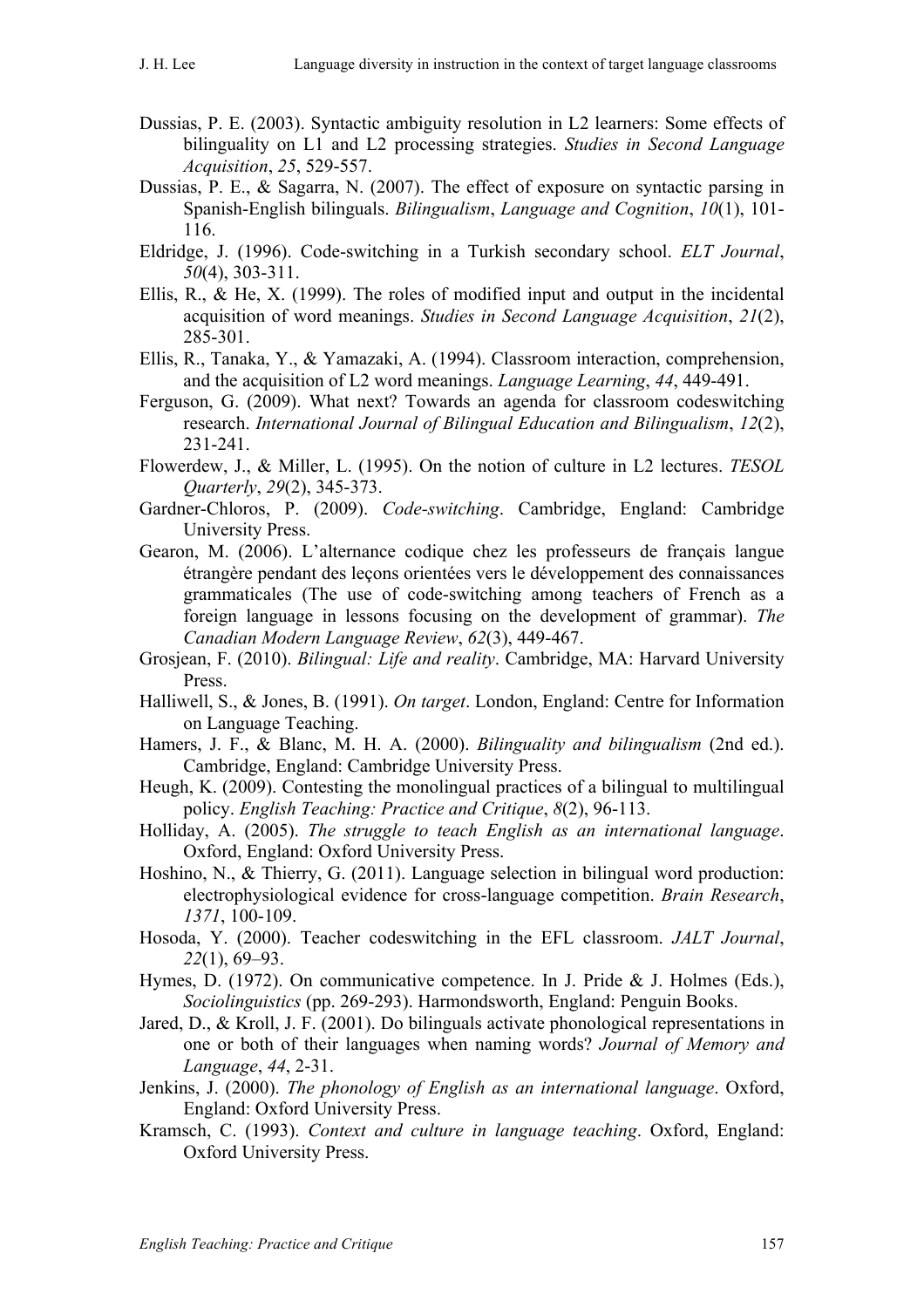- Krashen, S. (1985). *The input hypothesis: Issues and implications.* London, England: Longman.
- Krashen, S. D., & Terrell, T. D. (1988). *The natural approach*. London, England: Prentice Hall.
- Larsen-Freeman, D. (2002). Language acquisition and language use from a chaos/complexity theory perspective. In C. Kramsch (Ed.), *Language acquisition and language socialization: Ecological perspectives* (pp. 33-46). London, England: Continuum.
- Laufer, B. (2005). Focus on form in second language vocabulary learning. *EUROSLA Yearbook*, *5*, 223-250.
- Laufer, B., & Shmueli, K. (1997). Memorizing new words: Does teaching have anything to do with it? *RELC Journal*, *28*, 89-108.
- Lee, J. H. (2010). *The differential effects of teacher code-switching on the vocabulary acquisition of adult and young EFL learners: A study in the Korean context* (Unpublished doctoral dissertation). Oxford, England: University of Oxford.
- Li Wei, & Martin, P. (2009). Conflicts and tensions in classroom codeswitching: An introduction. *International Journal of Bilingual Education and Bilingualism*, *12*(2), 117-122.
- Long, M. H., & Robinson, P. (1998). Focus on form: Theory, research, and practice. In C. Doughty & J. Williams (Eds.), *Focus on form in classroom second language acquisition* (pp. 15-42). Cambridge, England: Cambridge University Press.
- Macaro, E. (2009). Teacher use of codeswitching in the second language classroom: Exploring "optimal" use. In M. Turnbull & J. Dailey-O'Cain (Eds.), *First language use in second and foreign language learning (pp. 35-49). Tonawanda,* NY: Multilingual Matters.
- Macaro, E. (2001). Analysing student teachers' codeswitching in foreign language classrooms: Theories and decision making. *The Modern Languages Journal*, *85*(4), 531-548.
- Macaro, E. (1997). *Target language, collaborative learning and autonomy.* Clevedon, England: Multilingual Matters.
- Macdonald, C. (1993). *Using the target language.* London, England: Mary Glasgow.
- Mackey, A. (Ed.). (2007). *Conversational interaction in second language acquisition: A series of empirical studies.* Oxford, England: Oxford University Press.
- Mackey, A., & Philp, J. (1998). Conversational interaction and second language development: Recasts, responses and red herrings? *The Modern Language Journal*, *82*(3), 338-356.
- Martin-Jones, M. (2000). Bilingual classroom interaction: A review of recent research. *Language Teaching*, *33*(1), 1-9.
- Medgyes, P. (1994). *The non-native teacher*. London, England: Macmillan Publishers.
- Merritt, M., Cleghorn, A., Abagi, J. O., & Bunyi, G. (1992). Socialising multilingualism: Determinants of codeswitching in Kenyan primary classrooms. *Journal of Multilingual and Multicultural Development*, *13*, 103-121.
- Miller, T. (1995). Japanese learners' reactions to communicative English lessons. *JALT Journal*, *17*(1), 31-49.
- Mitchell, R., & Myles, F. (2004). *Second language learning theories* (2nd ed.). London, England: Arnold.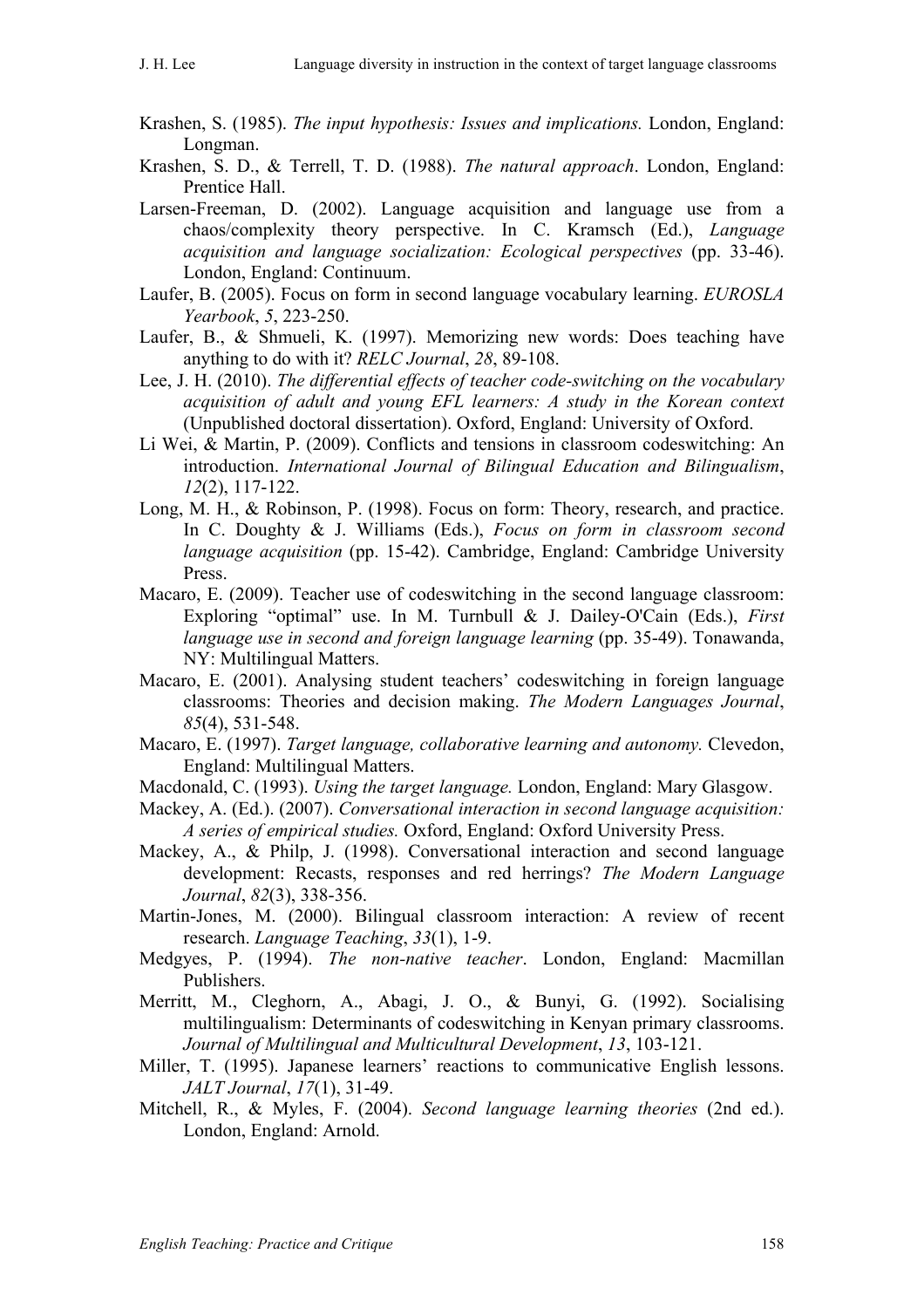- Miyasako, N. (2002). Does text-glossing have any effects on incidental vocabulary learning through reading for Japanese senior high school students? *Language Education & Technology*, *39*(1), 1-20.
- Myers-Scotton, C. (2006). *Multiple voices: An introduction to bilingualism.* Malden, MA: Blackwell Publishing.
- Oskarsson, M. (1975). On the role of the mother tongue in learning foreign language vocabulary: An empirical investigation. *ITL Review of Applied Linguistics, 27*, 19-32.
- Phillipson, R. (1992). *Linguistic imperialism*. Oxford, England: Oxford University Press.
- Poplack, S. (1980). "Sometimes I'll start a sentence in Spanish *y termino en español*": toward a typology of code-switching. *Linguistics*, *18*, 581-618.
- Richards, J. C. (2006). *Communicative language teaching today.* New York, NY: Cambridge University Press.
- Rolin-Ianziti, J., & Varshney, R. (2008). Students' views regarding the use of the first language: An exploratory study in a tertiary context maximising target language use. *The Canadian Modern Language Review*, *65*(2), 249-273.
- Saxena, M. (2009). Construction & deconstruction of linguistic otherness: Conflict & cooperative code-switching in (English/) bilingual classrooms. *English Teaching: Practice and Critique*, *8*(2), 167-187.
- Selinker, L. (1972). Interlanguage. *International Review of Applied Linguistics*, *10*(3), 219-231.
- Simon, D.–L. (2001). Towards a new understanding of codeswitching in the foreign language classroom. In R. Jacobson (Ed.), *Codeswitching Worldwide II* (pp. 311-342). Berlin, Germany: Mouton de Gruyter.
- Sleeter, C. E. (2011). An agenda to strengthen culturally responsive pedagogy. *English Teaching: Practice and Critique*, *10*(2), 7-23.
- Swan, M. (1985). A critical look at the communicative approach (2). *ELT Journal*, *39*(2), 76-87.
- Thomas, J. (1999). Voices from the periphery: Non-native teachers and issues of credibility. In G. Braine (Ed.), *Non-native educators in English language teaching* (pp. 5-13). Mahwah, NJ: Lawrence Erlbaum.
- Tian, L. (2009). *Teacher codeswitching in a communicative EFL classroom: Measuring the effects on vocabulary learning* (Unpublished doctoral dissertation). Oxford, England: University of Oxford.
- Tian, L., & Macaro, E. (2012). Comparing the effect of teacher codeswitching with English-only explanations on the vocabulary acquisition of Chinese vocabulary students: A lexical Focus-on-Form study. *Language Teaching Research*, *16*(3), 367-391.
- Tragant, E., & Victori, M. (2006). Reported strategy use and age. In C. Muñoz (Ed.), *Age and the rate of foreign language learning* (pp. 208-236)*.* Clevedon, England: Multilingual Matters.
- Turnbull, M., & Arnett, K. (2002). Teachers' uses of the target and first language in second and foreign language classrooms. *Annual Review of Applied Linguistics*, *22,* 204-218.
- Van Hell, J. G., & Dijkstra, T. (2002). Foreign language knowledge can influence native language performance in exclusively native contexts. *Psychonomic Bulletin and Review*, *9*(4), 780-789.
- van Lier, L. (2006). Appropriate uses of the L1 in L2 classes. In Y. Nakahama (Ed.), *The effect of the learners' L1 on the acquisition of Japanese: Research from a*